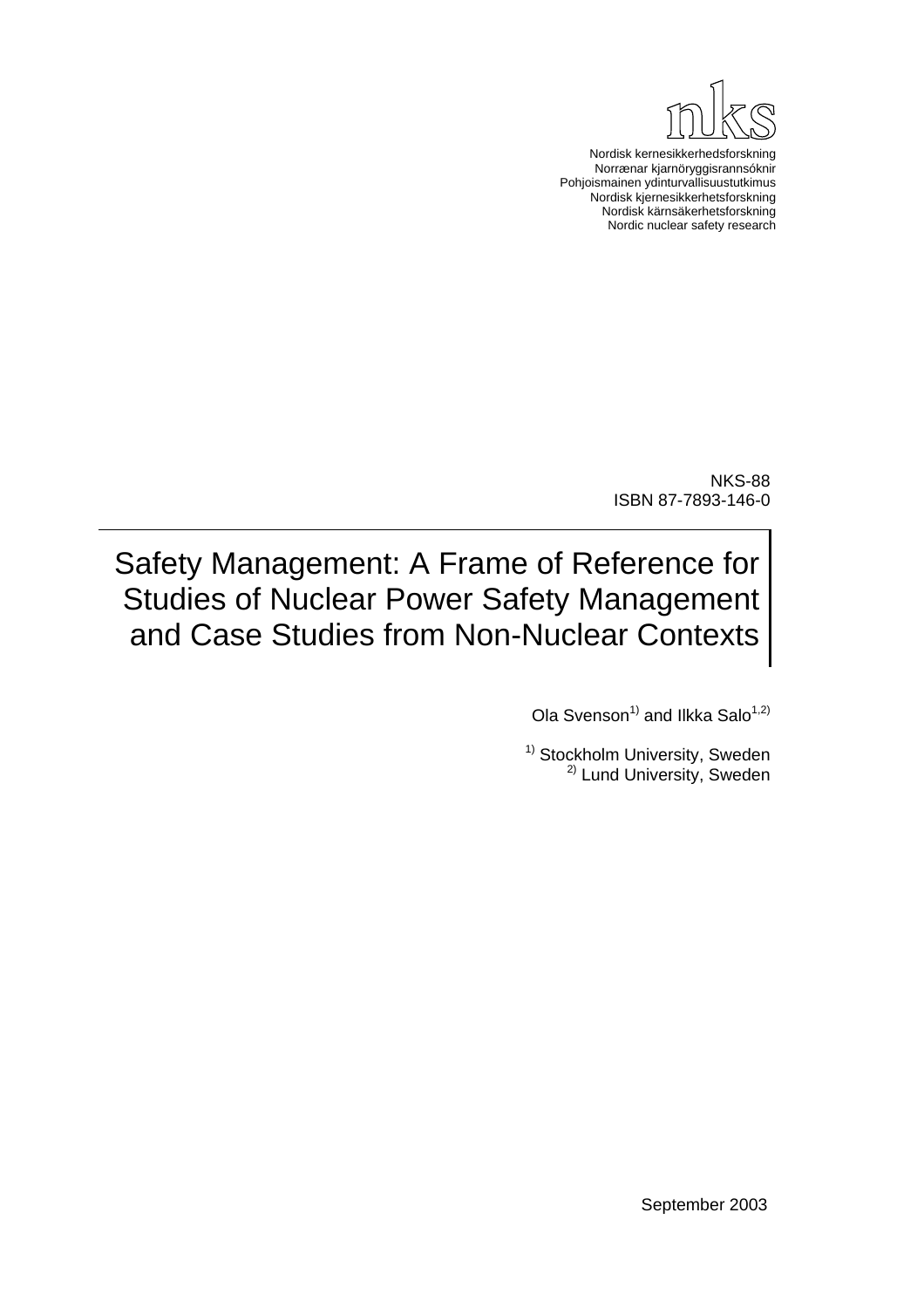

# **Abstract**

A systems perspective on safety management is introduced followed by two briefly presented case studies of safety management. The first study concerns a car manufacturer and the second study a road traffic tunnel system. The risks of a car accident in the first case study are evident. The great exposure generates many incidents and accidents. In the second study, the rather low traffic intensity through the tunnel produces few incidents and accidents and only a few fatal accidents over the years. Yet, the risk of the individual traveller is much greater in the tunnel than on the average road. The case studies are presented in a systems perspective with emphasis on information feedback about the risks of the systems. The first case study illustrates high quality safety management, while the second case study shows many weaknesses of the safety management in the tunnel system. Some differences in safety management between the case studies are noted. The last part of the study presents an organizational perspective on safety management and offers alternative theoretical perspectives on the concept of safety management. The report shows that further studies are needed both (1) to develop a frame of reference for describing safety management across industries and activities and (2) to collect data illustrating of good and poor safety management. Then, the results can be used to strengthen and/or improving safety management in the nuclear power industry and its regulators.

# **Key words**

Safety management, case studies, systems perspective, information feedback

NKS-88 ISBN 87-7893-146-0

Electronic report, September 2003

Published by NKS Secretariat P.O. Box 30 DK – 4000 Roskilde, Denmark

Phone +45 4677 4045 Fax +45 4677 4046 www.nks.org e-mail nks@catscience.dk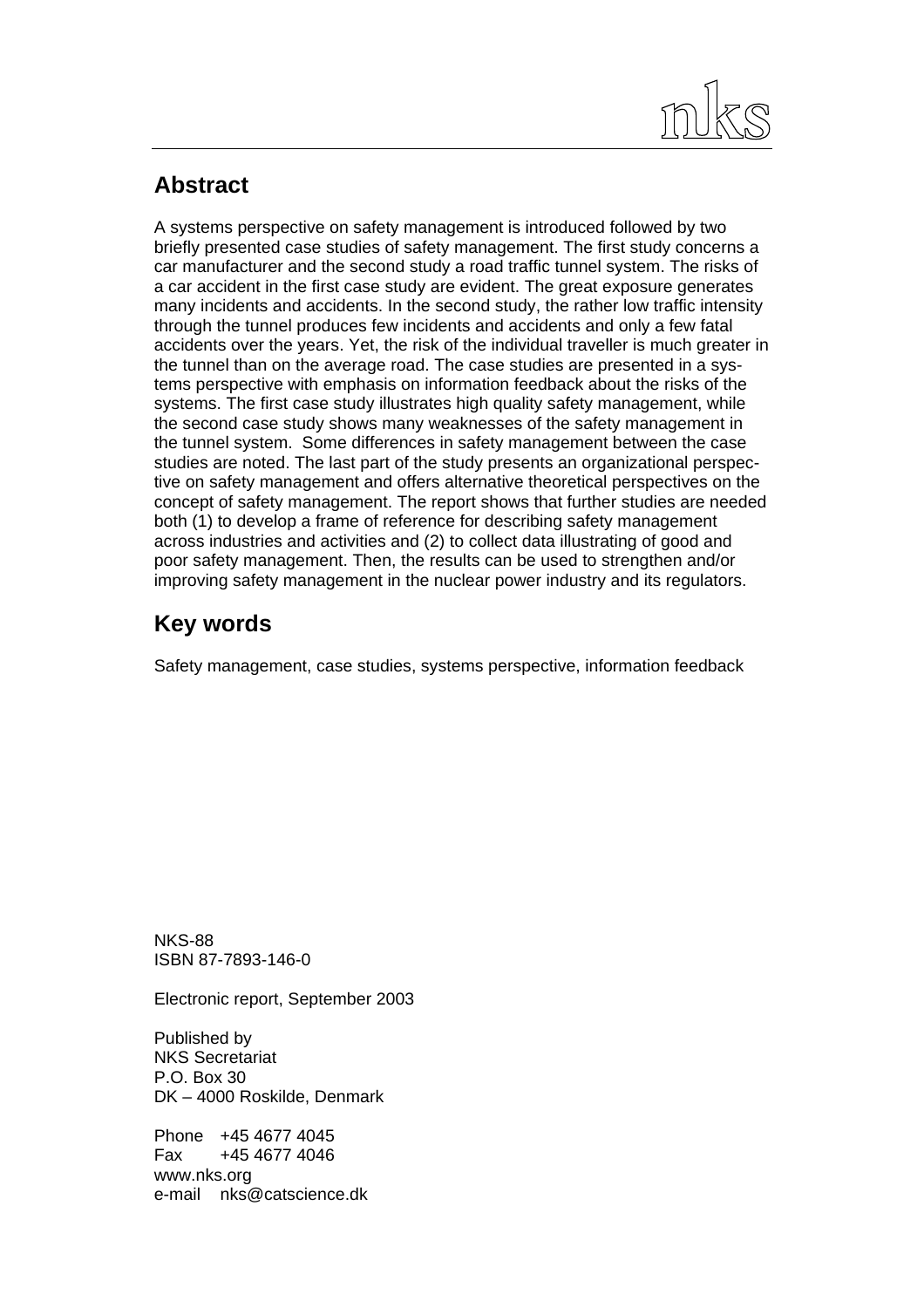# **SAFETY MANAGEMENT: A FRAME OF REFERENCE FOR STUDIES OF NUCLEAR POWER SAFETY MANAGEMENT AND CASE STUDIES FROM NON-NUCLEAR CONTEXTS**

**Ola Svenson (1) and Ilkka Salo (1,2)** 

**(1) Risk Analysis, Social and Decision Research Unit Department of Psychology, Stockholm University (2) Department of Psychology, Lund University** 

**September 2003** 

**NKS**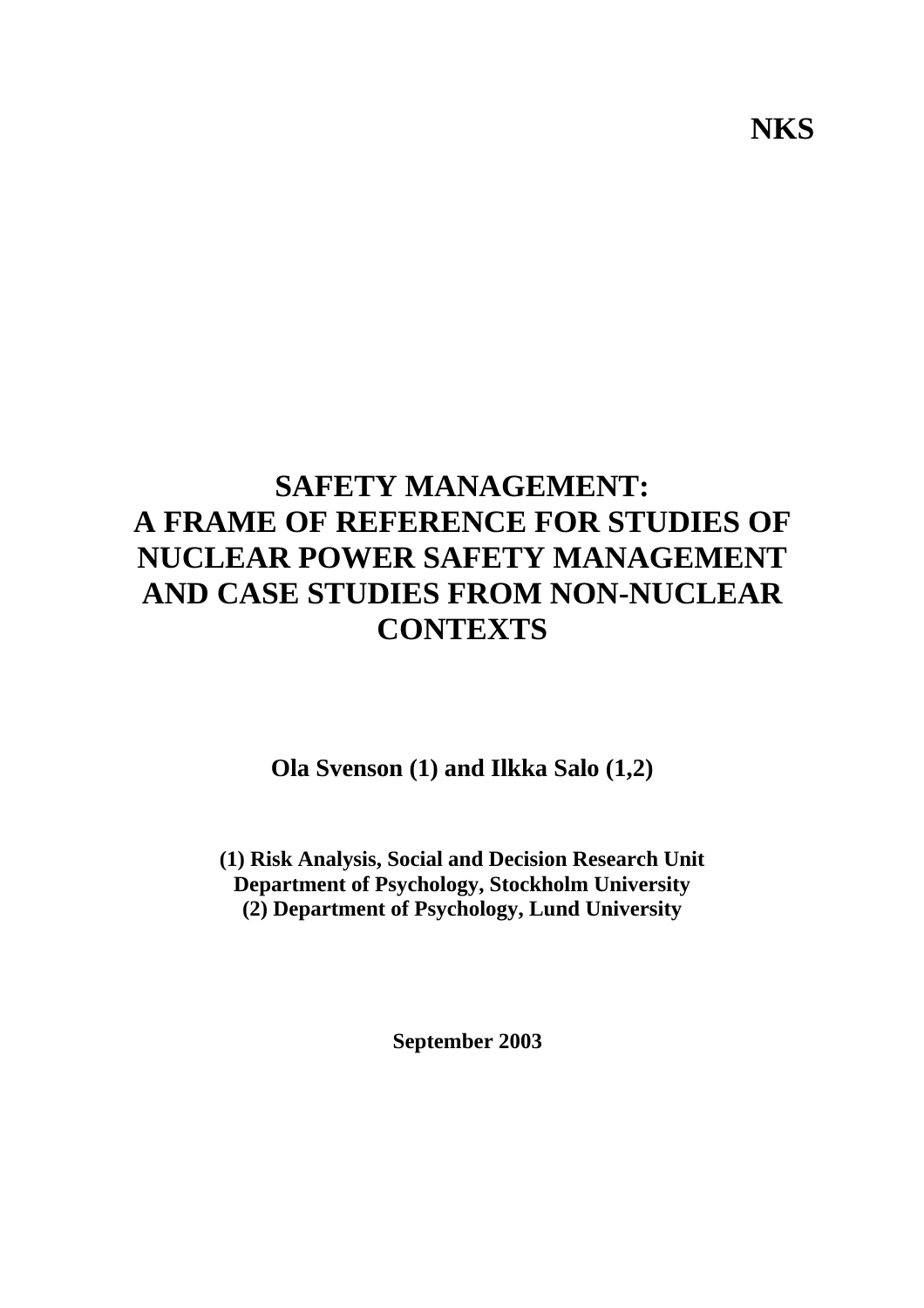## **CONTENTS**

| $\mathbf{1}$   | <b>INTRODUCTION</b>                               | 3  |
|----------------|---------------------------------------------------|----|
|                |                                                   |    |
| $\overline{2}$ | <b>SAFETY MANAGEMENT</b>                          | 5  |
| 3              | CASE STUDY: VOLVO CAR CORPORATION                 | 5  |
|                |                                                   |    |
|                | 3.1<br>The system                                 | 5  |
|                | 3.2<br>Strategic safety policy                    | 6  |
|                | 3.3<br>Internal feedback including subcontractors | 6  |
|                | 3.4<br><b>External feedback</b>                   | 7  |
|                | 3.5<br>Adaption through changing enviroments      | 8  |
|                | 3.6<br>Concluding remarks                         | 9  |
| $\overline{4}$ | CASE STUDY: THE MUSKÖ TUNNEL                      | 9  |
|                | 4.1<br>The system                                 | 10 |
|                | 4.2<br>Strategic safety policy                    | 10 |
|                | Internal feedback<br>4.3                          | 10 |
|                | 4.4<br>Changing limits of system                  | 11 |
|                | 4.5<br>Subcontractors and tunnel system           | 11 |
|                | Feedback to subcontractors<br>4.6                 | 13 |
|                | 4.7<br><b>External feedback</b>                   | 13 |
|                | 4.8<br>Concluding remarks                         | 13 |
| 5              | AN ORGANIZATIONAL PERSPECTIVE ON                  |    |
|                | SAFETY MANAGEMENT                                 | 14 |
|                | 5.1<br>A Swedish perspective:                     |    |
|                | Safety management with relevance for the          |    |
|                | nuclear power industry                            | 14 |
| 6              | <b>REMARKS</b>                                    | 22 |
|                |                                                   |    |
| 7              | <b>REFERENSES</b>                                 | 22 |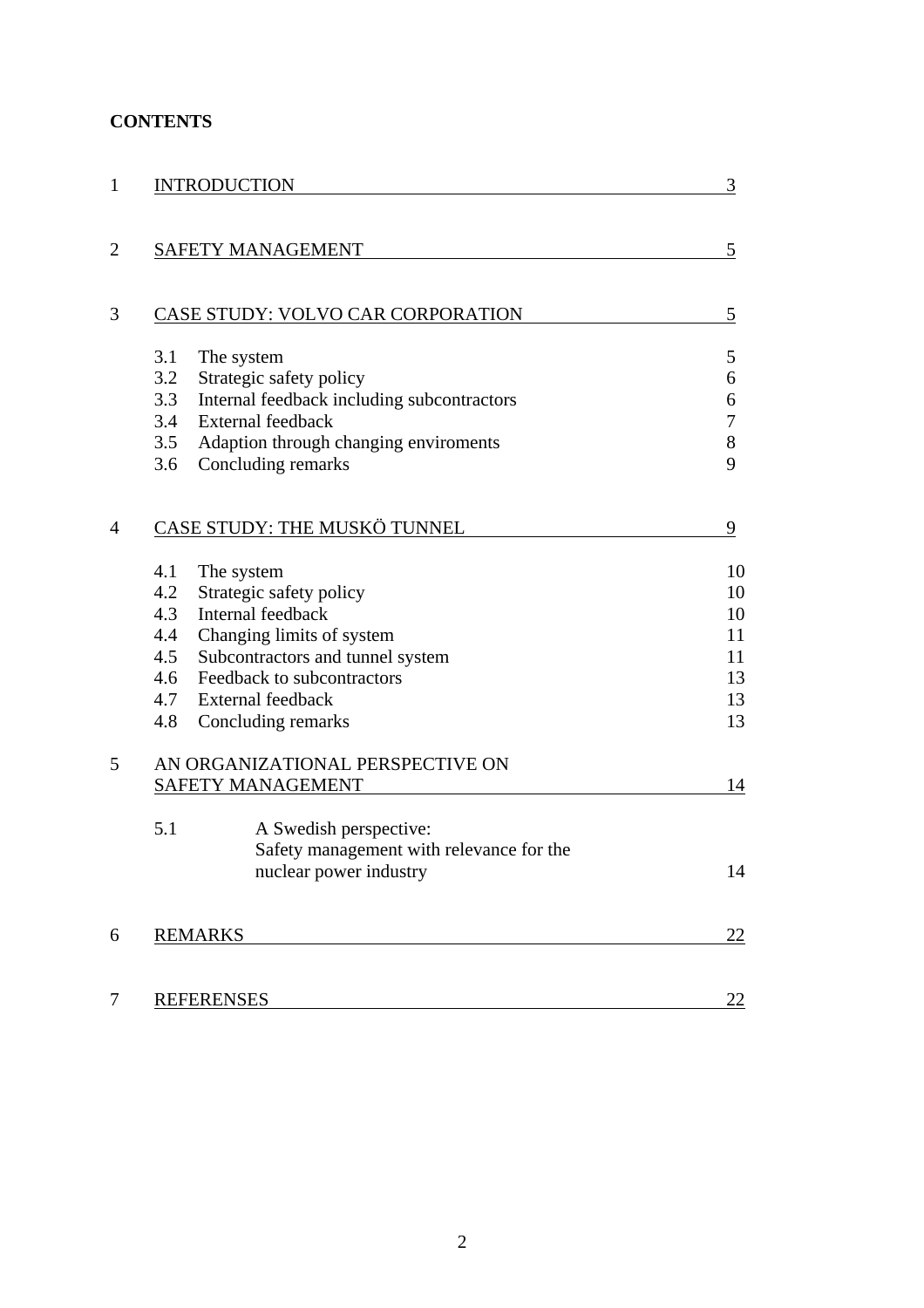#### **1. Introduction**

The purpose of the present study is to provide a perspective on the management of nuclear power safety through reference to safety management in non-nuclear systems. The report will start with a general systems perspective of safety management. This will be followed by two case studies and the report will finish with an organizational perspective applied to safety management. The material will be covered in a summary fashion to fit the perspectives chosen here and the interested reader will be referred to the original source material in the text if s/he wants more information about the specific cases.

A nuclear power plant or any other industry/human technology activity can be modeled as a suprasystem with two subsystems interacting to keep that suprasystem in a steady state when it performs what it is intended to produce, e.g., electricity. But also when it enters outage, stays in outage and when the system starts production again.

The physical plant is a subsystem, which is a concrete constructed, technical non-living system and the other subsystem is the organization of people constituting a concrete living system (Miller, 1978). The purpose of the organization is to keep the suprasystem, including the technical and the organizational systems and their subsystem, within the limits of a steady state when producing electricity at a rate determined by other suprasystems (e.g., economic and political systems). That is, managing the suprasystem so that it is kept in a steady state with the all the variables within the range of stability prescribed by that steady state. If this is not done, the system's structures and processes change and the system itself moves towards another steady state. In this change the system may even have difficulties to survive, but ideally it should adapt to the new environmental requirements.

When one of the variables moves towards the limit of stability, the system strives to counteract the movement through negative feedback. This is normal regulation of the system. Both the plant technical subsystem and the organization subsystem have lower level subsystems and some of these have the purpose of keeping variables within their ranges of stability.

When the system is exposed to stresses that threaten to move variables outside the range of stability and the system out of its steady state, adjustment processes keep variables within their ranges of stability despite stresses. In this situation, special subsystems (e.g., barrier function systems, Svenson, 1991, 2001) are activated to preserve the steady state of the system. Barrier function systems, a kind of subsystems, perform processes with the purpose of retaining a system within a steady state even under stress. If one barrier function system cannot handle the situation there are usually other backup systems. In a nuclear power plant, the organization and the plant are designed so that for most threats, other barrier function systems are activated to keep the suprasystem in a stable steady state. In living systems, such as humans there are normally so many coupled adjustment processes that the system is ultrastable (Miller, 1978, p. 36).

Adjustment processes rely on negative feedback with the purpose of decreasing the deviation of a variable from the steady state of a particular variable and there are different kinds of negative feedback used to keep a system in a stable steady state. Among these one finds (1) internal feedback with a feedback loop that never crosses the boundary of the system and (2) external feedback, which goes outside the boundaries of the system receiving input from other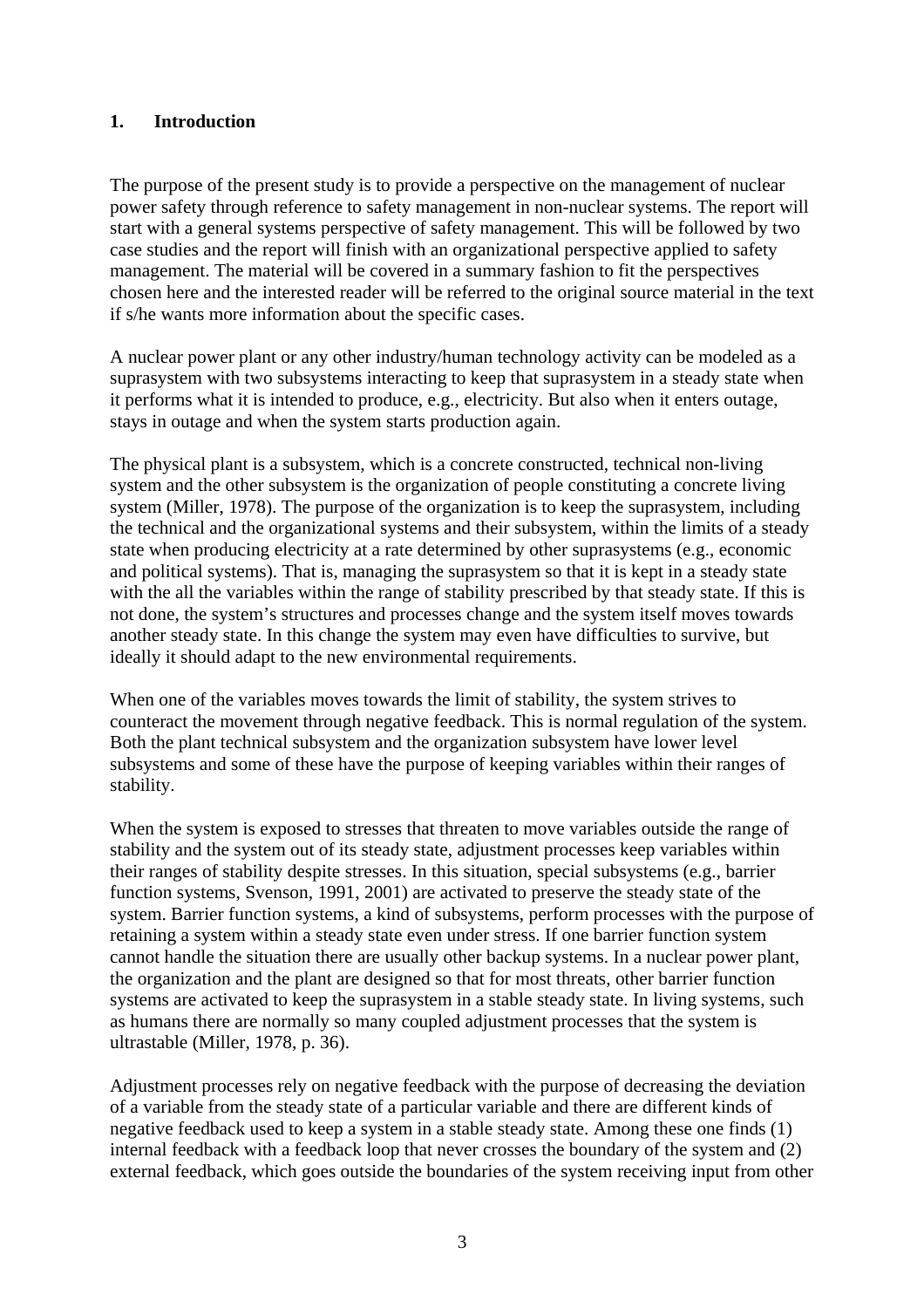systems. Some feedback relates to (3) the output and regulates the output at a steady state level (4 ) Input signal feedback uses the input to regulate the input, for example, if too much information reaches the system the information may be buffered or slowed down. There is also (5) passive adaptation feedback*,* which reaches a steady state through altering environmental variables (e.g., the system of a heater controlled by a thermostat that cuts off power when the environment has reached a certain temperature.

Loose feedback is a feedback that permits errors or marked deviations from the steady state before corrections are initiated. For example, delaying feedback in time creates such a feedback if a deviation develops quickly. The opposite is tight feedback with a feedback loop that is quick and immediately corrects a deviation. People have problems with delayed feedback when controlling dynamic systems in an intuitive mode.

Power represents one system's ability to control another system at the same or at another level. Power and control is initiated, carried out and terminated through a sequence of information exchange. A system transmits a message or command signal to another system and there are a number of specific characteristics of such messages. The message has an address (receiver), a signature, contains evidence that the transmitter is legitimate*,* expects compliance and the message specifies an action the receiver is expected to carry out. The relationships between a regulatory body and a regulated industry illustrates such a relationship, but almost all communication within an organization can be seen in a perspective of formally defined and informal power.

As mentioned above the purpose of a nuclear power plant system is to remain in a preferred steady state that is partly defined by external rewards and punishments and partly by internal factors. One goal of a nuclear power plant system is to produce electricity as cheaply as possible during specified time intervals. Another goal is to operate the plant under complete safety without any risks to people, the environment or the plant itself.

"A system is adjusted to its suprasystem only if it has an internal purpose or external goal which is consistent with the norm established by the suprasystem " (Miller, 1978, p.40) and therefore it is interesting to know to what extent the subsystems making up a nuclear power plant or any industry comply with the suprasystem and how. All adjustment processes have their costs. The costs can be in terms of sending information, energy, material, money, time etc and scarcity may affect how close to the goals the system can operate. Optimal resource allocation processes are essential in all system management including safety management., Living systems have adapted resource allocation admiringly well in their normal natural environments. However, when the environment changes drastically and the systems are not prepared for this, the systems may become exposed to serious threats and have trouble with, for example, information overload, system resource scarcities and improper output. This perspective may apply to the individual operator or group of operators as subsystems in safety management of an industry.

Adaptation and feedback are essential in any system. Adequate management in the system and its subsystems implies that adaptation and feedback functions are kept so that the plant remains in a steady state during its life time, even under conditions of threat and stress.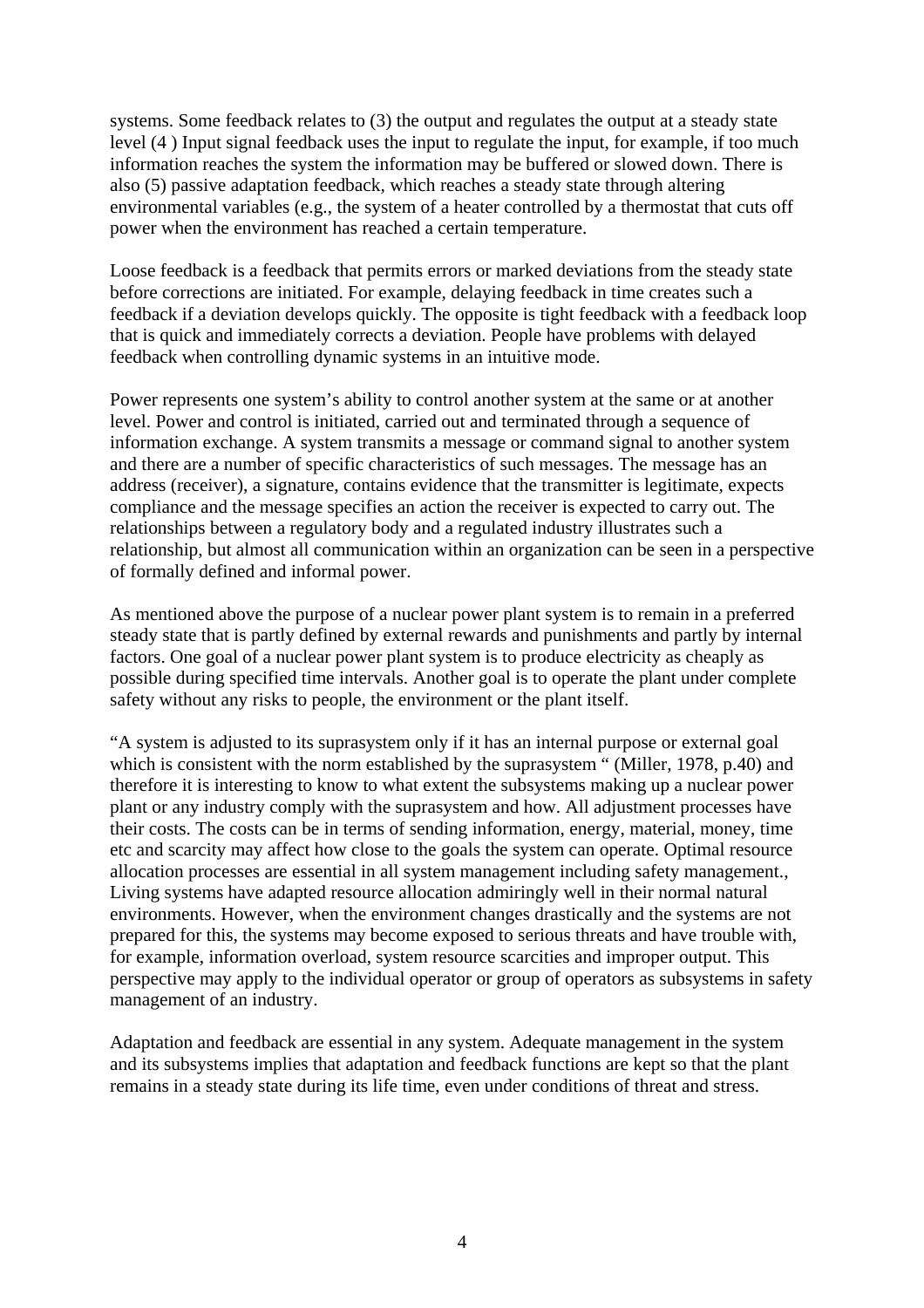### **2. Safety Management**

On the suprasystem level, management is a process in which a producer, societal representatives and the public interact in finding a balance between the benefits, costs and risks of an activity or a product (Svenson, 1984). The activities can be those of a nuclear power plant or of a car manufacturer producing a car. Safety management is part of management devoted to management of potential risks to people and the environment. It includes determining maximum levels of risks for those exposed to a risk and to keeping exposures within these limits.

The case studies that will be presented below illustrate some important aspects of safety management and they concern a car manufacturer and a road tunnel system. Following this, we shall present some important perspectives from an organizational point of view.

Management is a multifaceted process and therefore it is impossible to cover all aspects of safety management. Therefore, the case studies below will give the reader a summary focused on (1) strategic safety philosophy, (2) internal and external feed back processes, (3) adaptative changes in interactions with the environment and (4) interaction with regulators of the risks.

### **3. Case Study: Volvo Car Corporation**

### **3.1 The system**

The present case study is based on Volvo Car Corporation as it was in 1980 (Svenson, 1984). Since then, two decades have passed and the owners of the company have changed. Volvo Car Corporation is now controlled by Ford in USA. To the present author's knowledge, there is no recent review of the changes, for example, in safety policy as a result of this change of ownership. Although, the case study is old it is presented here because it represents a very successful example of industrial safety management of the industry's product – the car. In addition, a lot of other activities were going on in the company, led by the general manager Per Gyllenhammar, including safety management to protect those working in the industry. But that is another case study, except for the effects of these activities in terms of reinforcing the trust in and proud of the company including the safety of its cars. The planning horizon for the company was 5 to 7 years or more into the future. The company had dominating owners with a long time perspective who did not consider short-term profit the major success indicator.

Within the Volvo organization, no specific body was devoted exclusively to hazard management. The coordinating unit for safety and environment (of about 15 people), the Safety and Environment Unit formally belonged to the Department of Quality but acted quite independently. The Crash-worthiness and crash-avoidance investigations were performed in the Volvo Safety Center belonging to the Department of Product Development and Design. Below, we will present other means, agents and processes used to provide safety feedback to the company.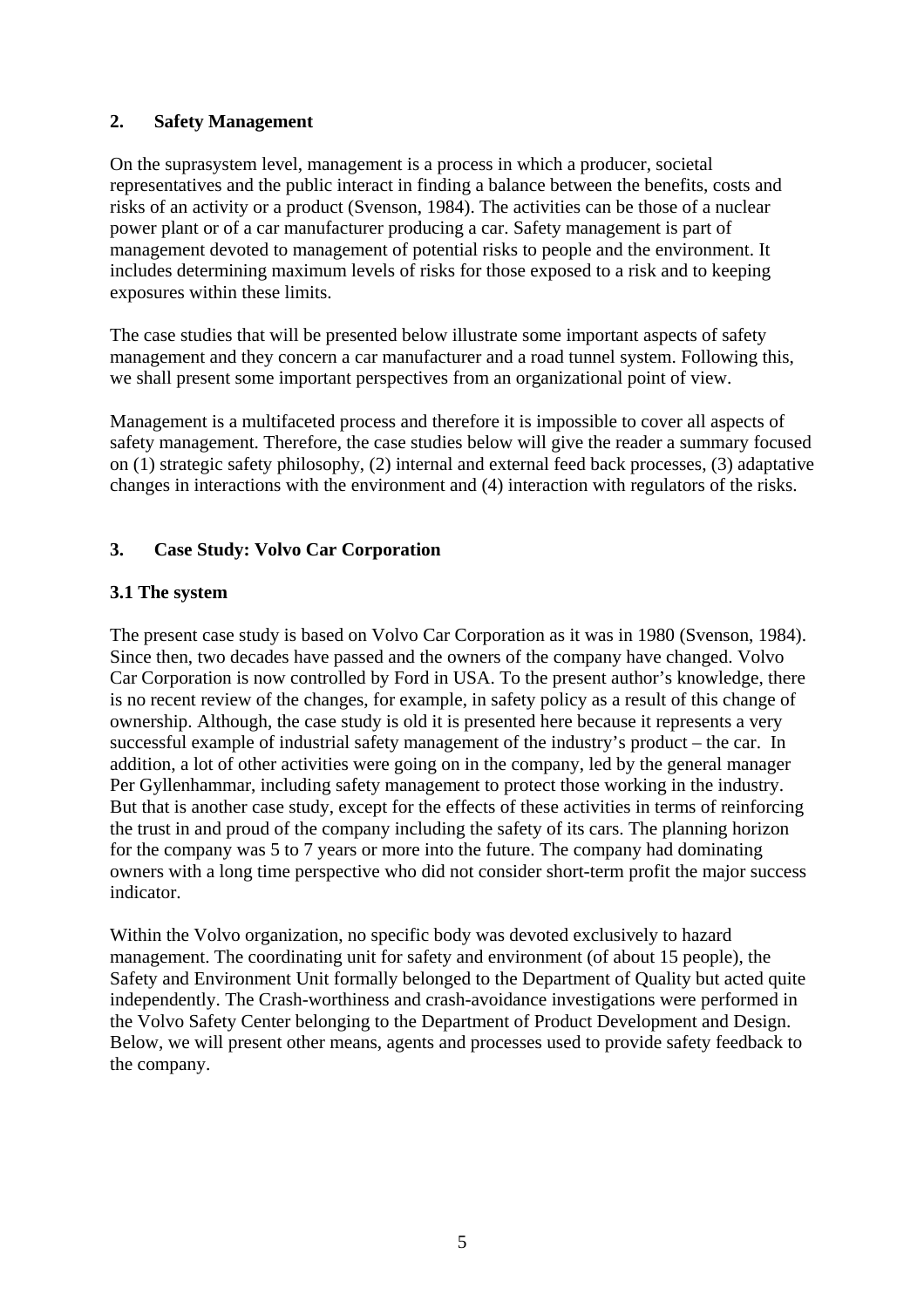### **3.2 Strategic safety policy**

In 1980, the Volvo Car Corporation produced some 300 000 cars in different countries. The company had safety as its explicit top management policy during almost all the time up to 1980 (for a short period, high reliability of the cars was the top priority goal). The company was sufficiently profitable for the owners through the years with a small loss only during one year.

Volvo applied a systems approach to safety management: "Today we consider normally three causative elements, in the road safety system, the driver, the vehicle and the road itself with its environment such as signs and signals, More generally, we speak of a man-milieu system and can treat each element's involvement in transportation in a rational way" Larsen, 1975, p 42-43).

The general safety strategy was implemented early in the company's history. The general manger (Engellau), had a wife who worked actively as an occupational therapist and could learn about traffic accident victims, a fact which could reinforce a policy of safety.

In terms of work force, there was a certain "Volvo spirit" among those working in the company being proud of the quality and the safety of its products.

The company's safety strategy was not a general unspecific mantra. Instead, it was interpreted in concrete goal states to increase safety (seat belts, split brake systems, windshield wiping/washing etc). As a concrete goal for the company a safety vehicle was created to show what an example of an ideally safe car would be. This made the safety goals of the company very concrete. Of course, this vehicle was much too costly to put into mass production but it was designed with safety and other technical features that in the future perhaps could be included in the regular cars. In this way a distant goal was erected towards which the company could strive.

The company also had a policy to adapt the production process so that those who worked in the company would not be worn out by their work and suffer from physical or mental fatigue. This aspect of the company as caring for their line workers will not be commented further here as it is the risks of the car that are in focus. However, the attitude towards and treatment of the workers is an indication of company policy and culture possibly affecting safety and quality. Therefore, these issues should not be left out in more full-blown analyses of safety management.

The safety strategy goal of Volvo was not driven by external regulation but self imposed. It was not synonymous with the goal of quality and seen as partly competing with the high quality goal. The safety of Volvo cars was used in advertising and in creating a brand image of Volvo.

#### **3.3 Internal feedback including subcontractors**

The Volvo cars were followed from the design stage to scrapping some 15 to 20 years later and the internal system variable feedbacks were secured through the planning and production phases.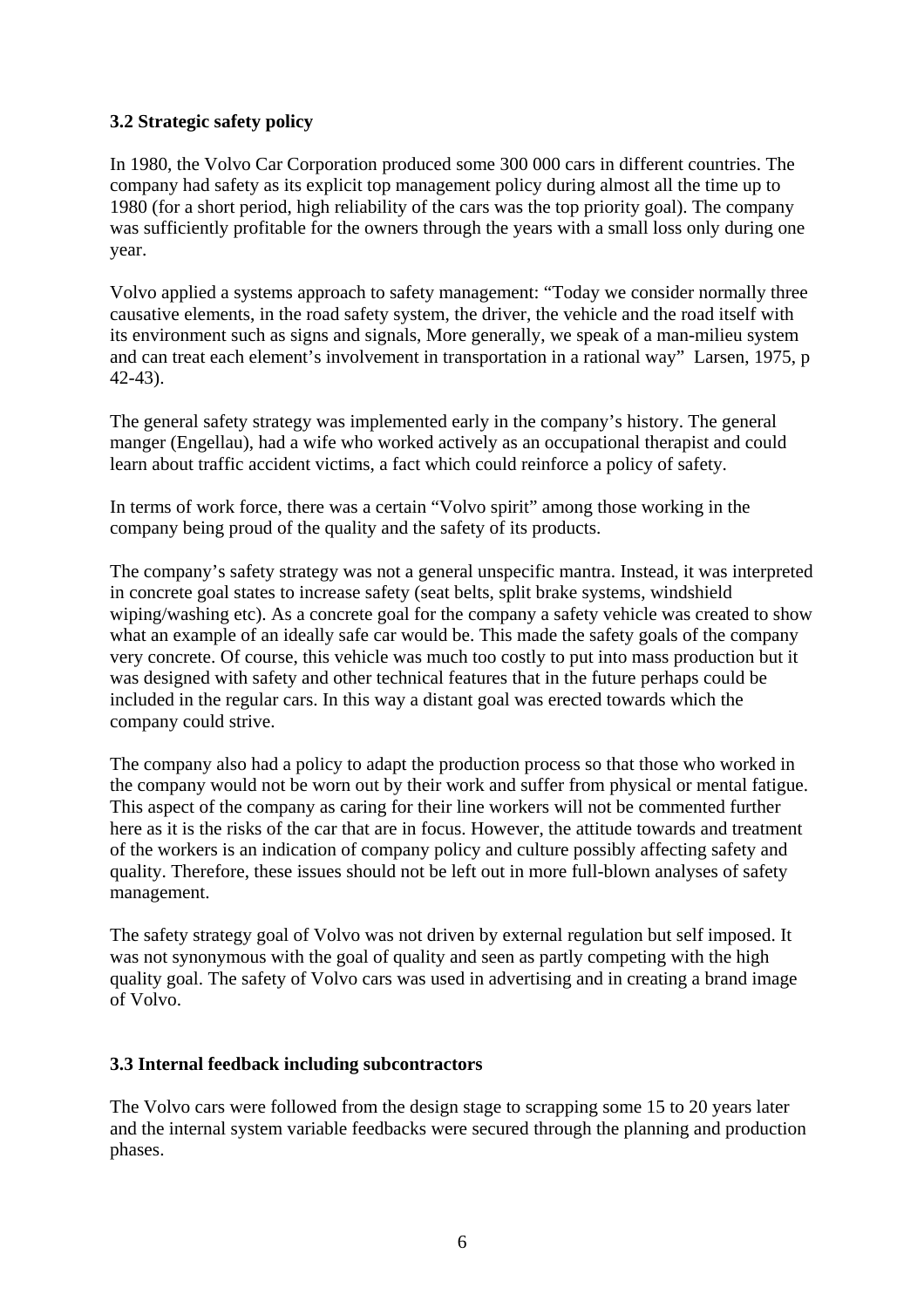The work with a new car model moved into more intensive planning about 5 years ahead of the start of mass production of that car model. During this process, safety functional property specifications preceded the first technical description. The functional safety was then assessed based on the technical blueprint descriptions of the car. Following this, a test car was produced and tested in terms of safety (e.g., crashworthiness and crash-avoidance). Changes were made when these planning stages were recycled. After this, a final prototype was constructed and after this on-line production was started.

**Changing limits of system: Outsourcing and insourcing -** At the time outsourcing was not a goal in itself as it would be during the late nineties in Sweden*.* 

**Feedback to subcontractors about their products -** A number of subcontractors delivered the parts of a car that was mounted in Göteborg and elsewhere. To decrease vulnerability to delivery disturbances, more than one subcontractor produced a component or a system.

The Volvo Company itself had the full personal expertise within the company and all necessary knowledge about the components and subsystems that they ordered from subcontractors. Safety related components and systems were marked with a special symbol and were subject to very strict quality tests before they were allowed to proceed to the mounting stage. Manufacturers who produced a component or system also had to document all critical steps in manufacturing the items they delivered (e.g., inspection planning, production planning and material handling).

The quality and safety of subcontractor products was assessed in a detailed quality assurance process based on statistical sampling techniques and decision criteria and particularly strict criteria for safety related components. Safety related components were not inspected through statistical sampling and were marked with a special symbol. The quality control routines for non-safety related items had more statistical power (the probability of detection a deviation with statistical significance if there is a deviation), than the Swedish tests for testing seat belts at the time (Svenson, 1984). The criteria for the subcontractors were set so that they would benefit from having a significantly higher average quality rather than just approaching the quality pass limit, because a single quality deviation of one unit would reject all planned or delivered units of the component or subsystem rejected.

### **3.4 External feedback**

The quality assurance program was effective during the initial production phase and as long as a car model was in production. Then the manufacturing process was kept constant and there were almost no changes. All changes were made at preplanned times, usually once a year, to avoid the introduction of unwanted side effects and errors. The only exception to this was in case of a recall (when the manufacturer takes responsibility for repairing a manufacturing weakness or error).

**Volvo Designed External Safety Feedback -** After the car had entered the market, Volvo designed a number of output system feedback loops.

(1) One of these was *complete follow up of cars in use*. Some kinds of cars, e.g., all police cars, were followed through special service contracts and all the data fed back to the company.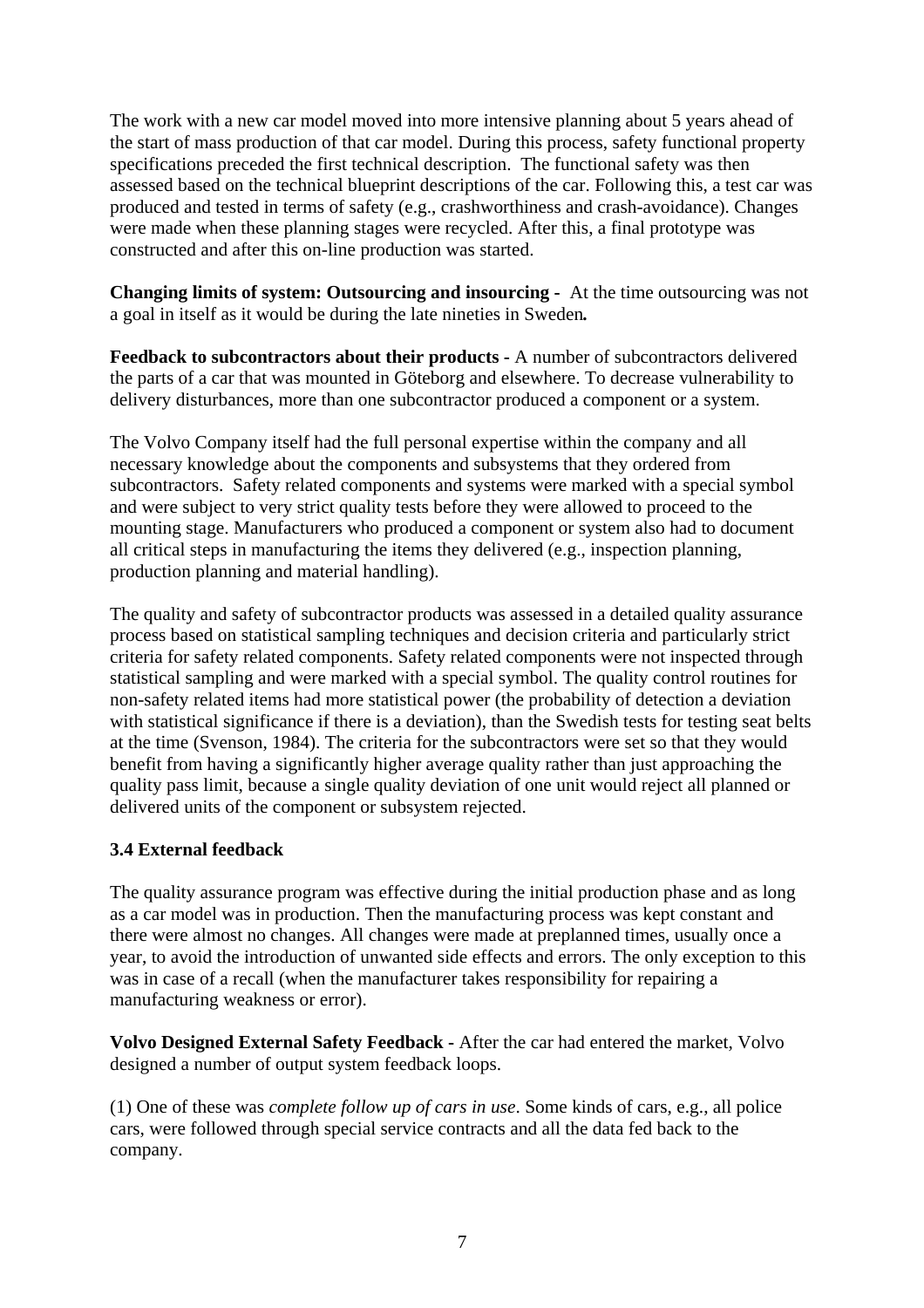(2) The company also had (and has) its own *insurance company for* Volvo cars only, through which essential information about the cars in use is collected and integrated.

(3) Furthermore, Volvo analyzed all accidents in Sweden of a particular kind, namely, *all fatal accidents* with a Volvo car involved.

(4) *On the spot accident investigations* were performed in the Göteborg region by a team on call and the results reported back to the company.

(5) The company also controlled, followed up and kept record of the *spare part market* for original Volvo parts.

**Non-Volvo Designed External Safety Feedback –** There were a number of external safety feedbacks providing information to the car manufacturer. We start with information related to commercial success and continue with safety related feedback.

(1) *Number of cars sold* is an important measure for a car manufacturer.

(2) The *profit* made is another important economic variable, enabling allocation of resources for safety (which in turn affects safety of later models and the sale of these).

(3) *Motor journalism* and in particular in Sweden and the US with their important markets.

(4) *Product liability claims* derive predominantly form markets with an emphasis on legal solutions as in Britain and the USA.

*(5) Recalls* of cars with failures for repair. The recall can be detected by Volvo or anybody else and can be legally demanded or not. There had not been any legally demanded recalls of Volvo cars.

(6) *Annual vehicle inspections* are carried out in many countries. The Swedish statistics was detailed and important at the time in providing external feedback to the company including the safety of the Volvo cars.

#### **3.5 Adaptation through changing environment**

The system environment of the Volvo Company that is of importance for safety management consists of society, owners, financial markets, customers, road systems, drivers etc.

As mentioned above, the owners allowed Volvo to prioritize a long-term advanced safety policy needing financial and other resources. Volvo was active in suggesting transportation system policies and solutions in addition to taking an active role in discussing, exploring and predicting societal conditions on many levels (e.g., a specific and highly competent group of advisers to the group of leaders of the company). The company played an important economic and political role in the Swedish society, later extended to the European scene. Presently, the Volvo car company belongs to Ford, but Volvo trucks, motors etc remain in the old Volvo company.

#### **3.6 Interaction with regulatory bodies**

Volvo had a goal that the company should present a safety feature before it was regulated in Swedish law. This had the effect that Volvo improved the safety of their own cars thereby showing that an improvement was feasible also for others, which in turn was a support for legislators wanting to improve safety.

Thus, in order to increase or keep a certain safety level of the cars produced by Volvo, legislation often followed after the introduction of the company's own safety measures. In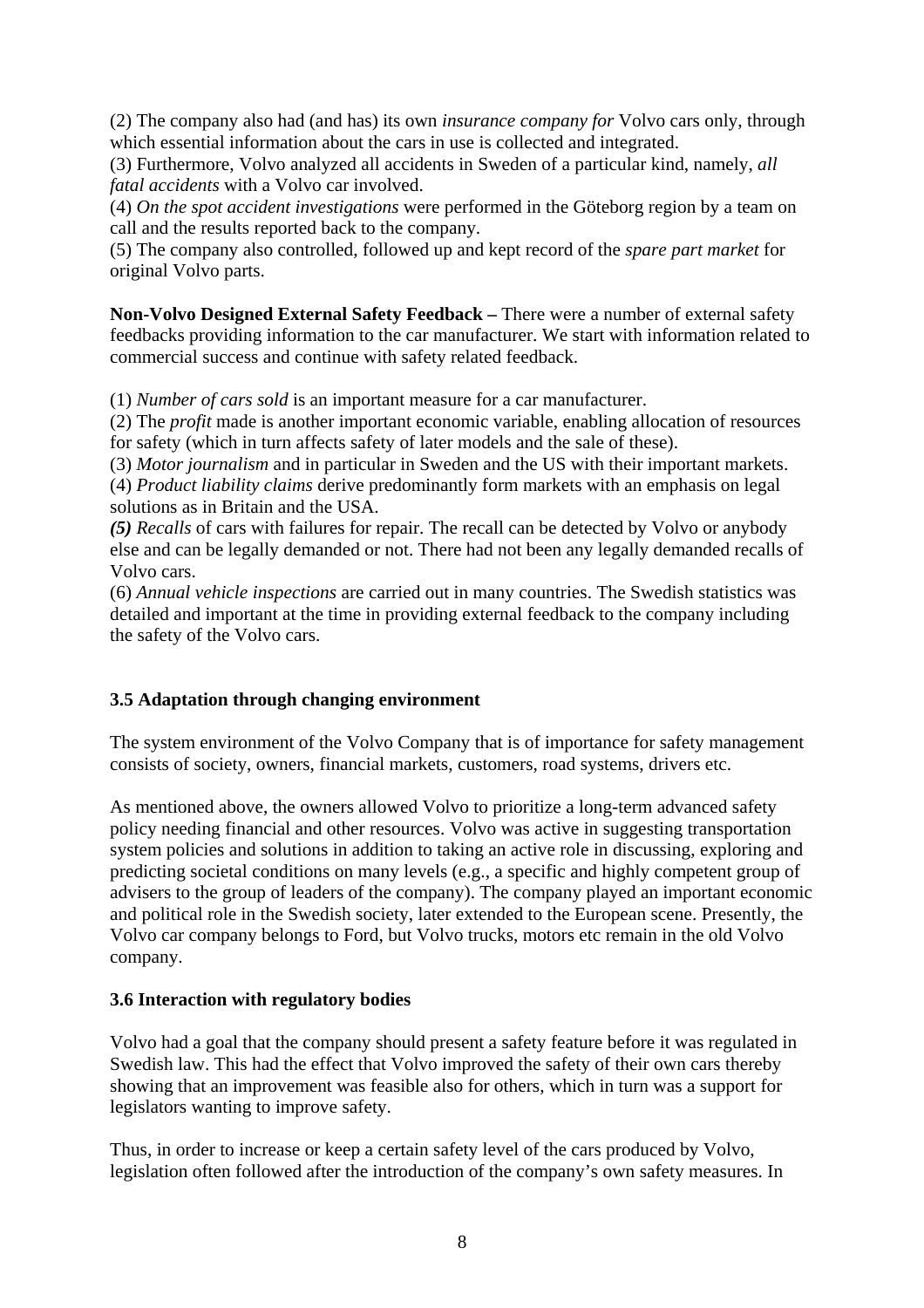addition, the contacts between the authorities and Volvo could make it possible to recommend postponing of a specific for law some time with reference to production or other problems.

The regulatory strategies (Durbin & Melber, 2000) applied by the regulators could be described as partly descriptive and partly based on self-assessments.

### **3.7 Concluding remarks**

The Volvo Car Company is an example of a company with quite advanced safety management routines to secure safety of the cars. Great flexibility when designing a car was coupled with strict rigidity when assembling the car. These activities were both in-company processes. The staff of the company was highly competent in dealing with subcontractors. The staff designed control systems that were cost effective and very strict on safety. Not only the internal feed back loops, but a majority of the external feedback loops were also created by the company itself. Most of these external feedback loops were not imposed by societal regulations.

To summarize, among the factors who made The Volvo Car Company a successful safety manager one finds the following: (1) Explicit, concrete and implemented safety goals, (2) Volvo constructed their own technology with adequate documentation, (3) The technology was modern, adaptive and interesting for those working with it, (4) Volvo itself designed feedback loops to systematically secure information about system parameters, (5) Sufficient expert competence was available when placing orders among subcontractors, (6) Staff was sufficiently numerous so that most staff could work without serious stress, (7) Perceived and real risks of the product, the car, are high and prominent in comparison to many other risks (8) Owners prioritized long time perspective, stability and gains and allowed safety to be a significant goal of the company.

#### **4. Case Study: The Muskö Tunnel**

There are great differences between a road tunnel system and an auto manufacturer. The road tunnel produces a traffic flow while the auto manufacturer produces cars, the tunnel is an old existing hard to revise technical system while the cars manufactured are subject to greater changes etc. And yet, the risks concern the same negative consequences associated with traffic accidents.

#### **4.1 The system**

The island of Muskö in the archipelago south of Stockholm is connected to the mainland through a tunnel, which is 3 km long and goes down deep to reach a low point of about 70 m below see level. It is a narrow two-way road tunnel open for traffic including regular busses. The traffic is rather limited during most of the year and increases during the summer because there are a number of summerhouses on the island. The tunnel is dangerous for a number of reasons among which risks of collisions, fire and flooding are prominent. The Swedish National Road Administration Office in the Stockholm region manages it. The Administration Office is located some 50 km from the tunnel. Another branch of the National Road Administration separate from the Road Office was responsible for maintenance and repair at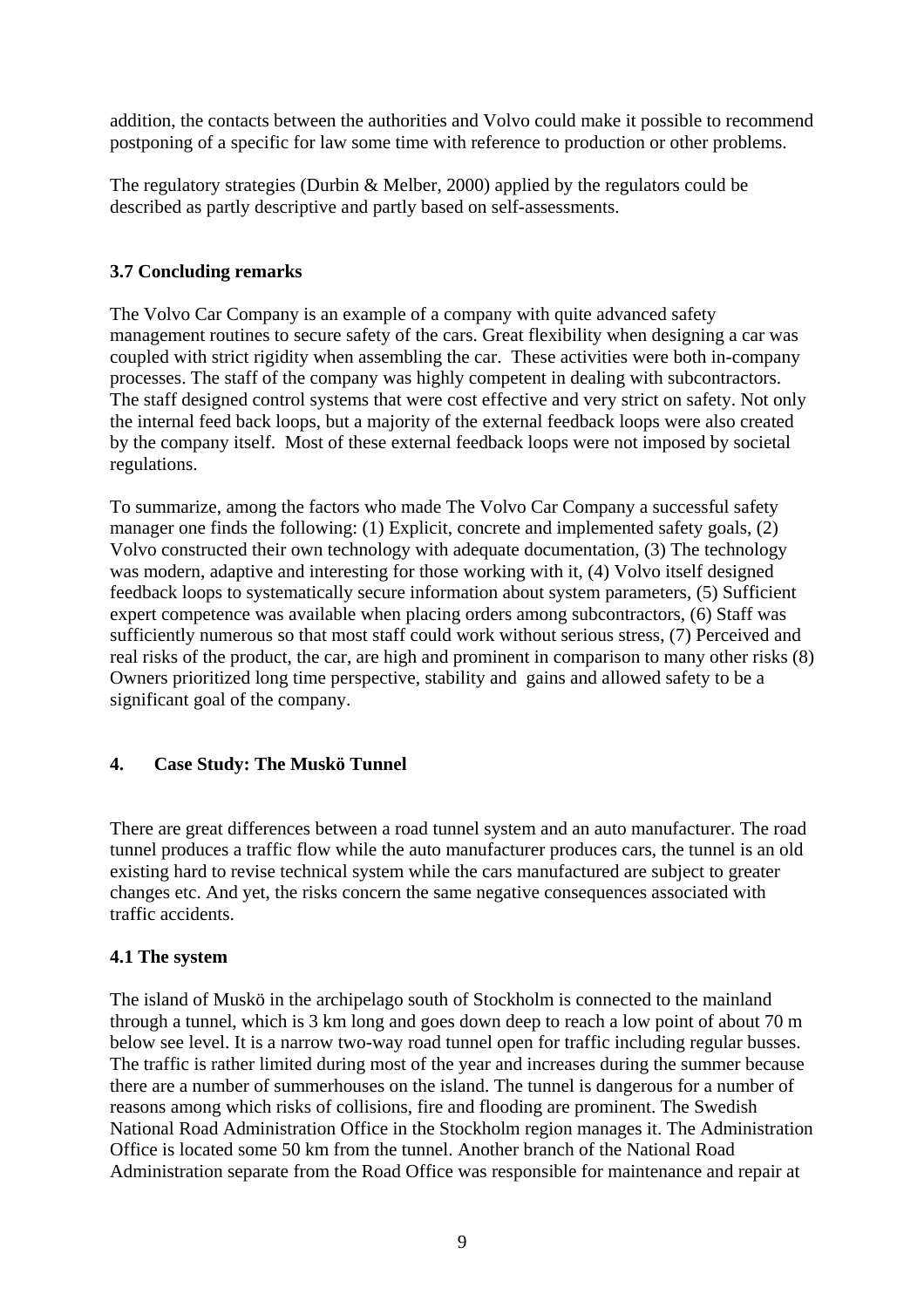the time (this branch was exposed to economic competition from companies with less experience with the tunnel).

In addition, about 10 different organizations carried out the activities needed to run the tunnel. Only one person in the Road Office had a reasonably complete overview of the tunnel system. Unfortunately, he was ill at the time of investigation (Svenson, Sjöström &Thyni, 2003) and worked only part time after having become overworked and ordered partial sickness leave. There is a central control room in the Office and the control room personnel had limited knowledge about the tunnel even though there was a technical connection from the tunnel via a printer to the control room.

### **4.2 Strategic safety policy**

There seemed to be no overall safety strategy for the tunnel except those of all roads in Sweden (the roads should carry traffic efficiently, be safe and be distributed all over Sweden). A specific general safety goal is expressed in "the zero vision", which means that there should always be the goal of reducing the total number of fatalities on the roads (the ultimate goal is zero deaths).

### **4.3 Internal feedback**

As mentioned above, on the strategic and tactical levels, there was only one person in the Road Office responsible for the information from the tunnel and its outsourced management organizations. This was a very weak link. The every day operational feedback from the tunnel was designed to arrive electronically to the Office, but the information about this feedback link (a printer) was not well known by the personal working in a central information and control room in the Road Office building. There were weak links to directly control the tunnel (e.g., closing the tunnel in case of a fire alarm).

**Adaptation through changing input-** There are several restrictions on the traffic through the tunnel. For example, when explosives to the navy base on the island are transported through the tunnel, other traffic is not allowed to use the tunnel. A computer system has been installed to keep track of the number of cars in the tunnel at the same time, but it did not work as expected when the investigation of the tunnel system was made (Svenson, Sjöström & Thyni , 2003). The tunnel had an automatic system giving a red "do not enter" signal if there was too much traffic in the tunnel linked to this system, but that system was not working at the time of the investigation. There is also a speed limit of 50 km per hour. Unfortunately, the drivers violate the speed limit and the average speed is much above the permitted speed (the mean speed is 67 km/h).

**Adaptation through changing system-** There have been several changes of the tunnel through new and revised systems. To exemplify, the heavy leakage of water into the tunnel (it was earlier flooded so that it was impossible to drive through it in the past) has been reduced through different attempts to seal the walls. Signs to show the way to the nearest exit (there are no emergency exits) were mounted on the tunnel wall high above the road surface and flat to the wall. In case of a fire, the smoke would hide the signs, and if there were no fire their mounting would need special attention. In the winter the leaking water freezes and therefore a heating system was added to the system.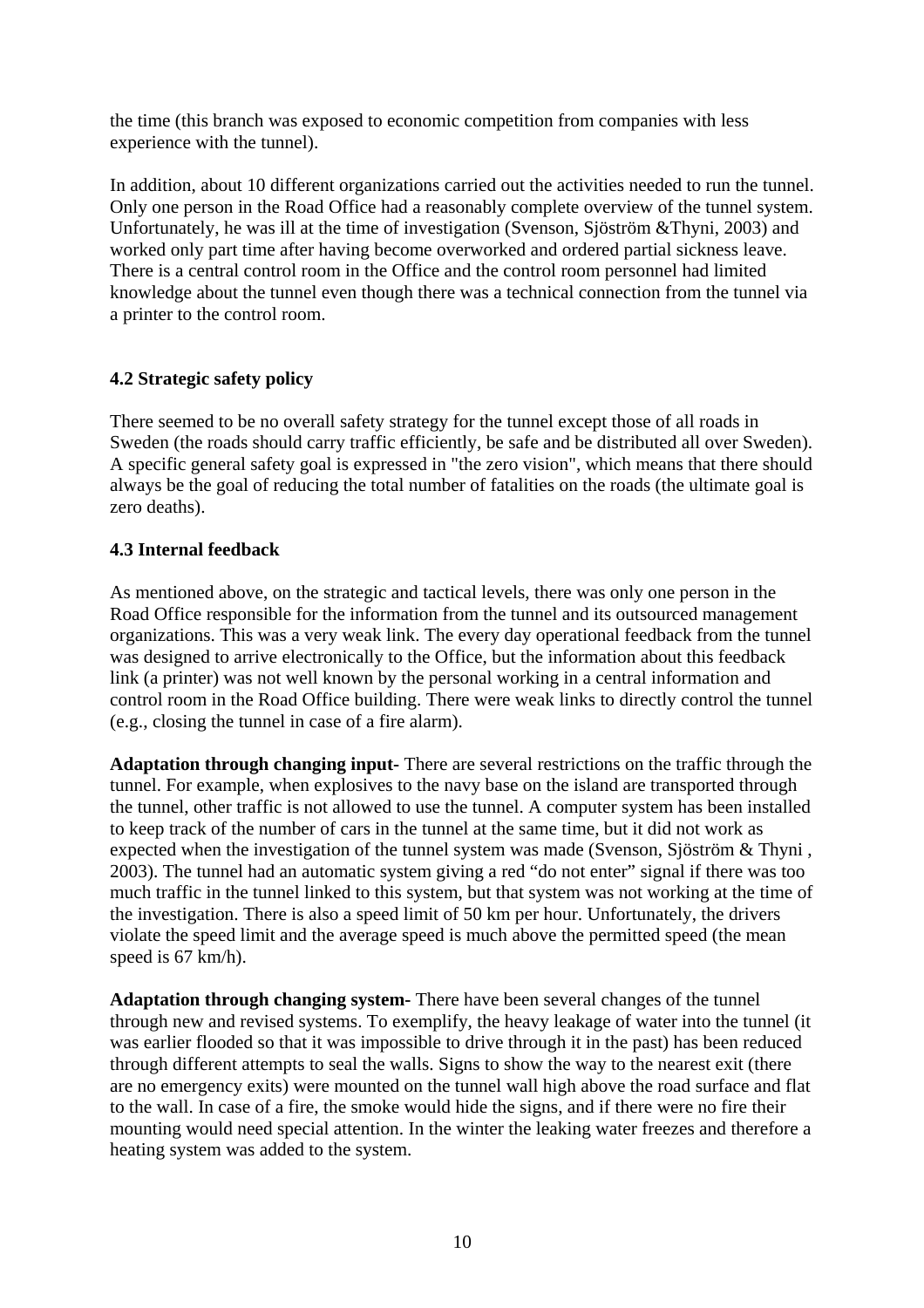**Adaptation through changing environment -** One alternative way of handling the traffic is to build a bridge, but this has been considered too costly. Warnings have been mounted on the way to the tunnel, but it is not so easy to change the environments of the tunnel in other ways to increase safety. However, designing the road before entering the tunnel so that traffic would have to come to an almost complete stop is quite possible.

#### **4.4 Changing limits of system: Outsourcing and subcontractors**

The tunnel project is an example of almost complete outsourcing and subcontractor support. The branch of the Swedish Road administration responsible for road maintenance in the tunnel was outsourced and worked as a subcontractor on a competitive market. Some of the organizations (e.g., the firm responsible for the electricity of the system including heating to avoid ice) have long experience of the tunnel but were at the time exposed to competition from other companies without this knowledge. Decisions based on subcontractor bids only would have been very negative to the safety of the system. On the other hand, tacit knowledge about safety relevant features is hard to evaluate in economic terms.

#### **4.5 Subcontractors and Tunnel System**

Figure 1 show the different subcontractors on top of the figure. The bottom shows different subsystems in the tunnel and the different kinds of traffic and travellers through the tunnel. The original paper provides detail about the different subsystems and their interactions (Svenson, Sjöström & Thyni, 2003).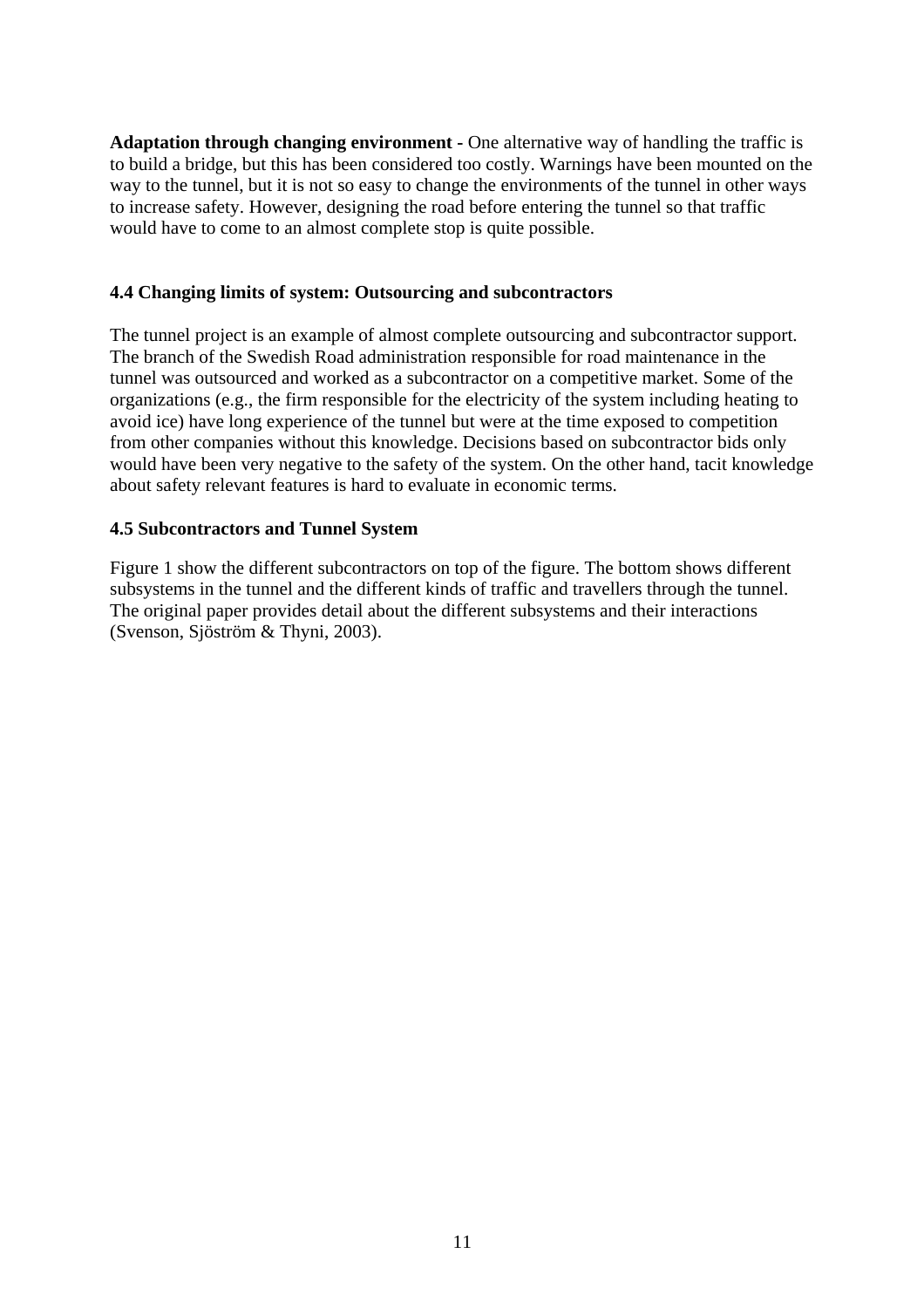

Figure 1 Organizations active in management of the Muskö road tunnel, the subsystems of the tunnel and elements of transportation.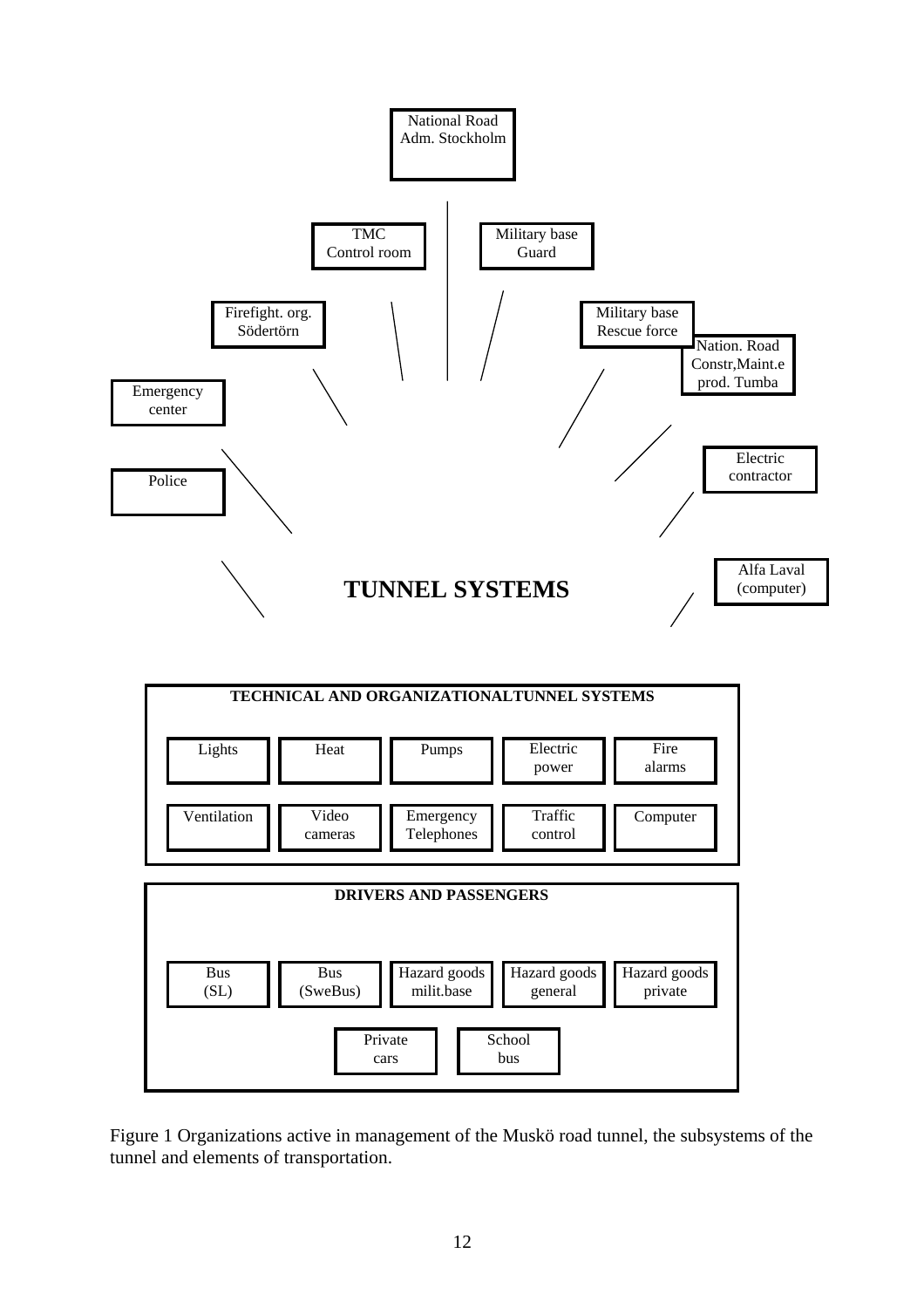#### **4.6 Feedback to Subcontractors**

There were no formalized feedback routines ensuring that the office received information about how the subcontractors managed the tunnel. There were no formalized routines for feedback about the quality of the subcontractor work to the Office. There was a responsible person (unfortunately sick without an equally competent replacement) at the Office who was informed continually about what was going on in the tunnel. Much of the responsibility for the tunnel safety seemed to have been taken over by the electricity subcontractor and the local branch of the office, both responsible for implementing maintenance and repair of the tunnel system.

### **4.7 External Feedback**

**Road Office Designed Safety Feedback -** As mentioned above, information about how well the system worked was not continually fed back to the organization in a formal way indicating a loose feedback. There were informal and formal contacts to the office from subcontractors and organizations active in management of the tunnel. A few people at the Road Office took part in the interaction

**Non-Road Office Designed Safety Feedback -** Accidents and information about disturbances in the traffic are examples of non-system controlled feedbacks. The Road Office normally analyses all fatal accidents and keeps record of all police reported accidents. This provides important information about the safety of a road segment including the tunnel. In comparison to many roads, the risk of an accident per year is rather small in the Muskö tunnel depending on limited traffic. However, the potential consequences of an accident involving a bus and/or fire in the tunnel are catastrophic.

The local fire fighting organization responsible for evacuation and fire fighting in case of an accident in the tunnel, "blew the whistle" telling the Road Office that they would not risk their fire fighters' lives in the tunnel in case of a fire, that a risk analysis had to be performed and that the safety of the tunnel system had to be improved. Therefore, a risk analysis of the tunnel was performed by Svenson, Sjöström and Thyni (2003).

#### **4.8 Concluding remarks**

At the time the Muskötunnel was a striking example of a poorly managed system in comparison with Volvo Car. Some of the reasons for this was (1) no specific safety goals for the tunnel, (2) the technology (tunnel) was given to the Road Office and was not ordered or constructed by the Office, (3) the technology was old fashioned, unsafe and did not live up to modern safety standards, (4) the Office had unreliable feedback about system parameters, (5) the Office had competence for ordering from subcontractors, but (6) the number of staff was quite insufficient for controlling too many subcontractors and this put stress on the personal so that they became sick, (7) the expected number of negative consequences (e.g., deaths) was small compared with the overall negative consequences of road traffic in Sweden reported to the Office and made the tunnel a low safety priority system, (8) the organizational goal of outsourcing maintenance and production and Office resource allocations left the responsibility with a few people at the remaining subcontractors who had formal and informal knowledge about the tunnel because they had worked with it during several years. Such informal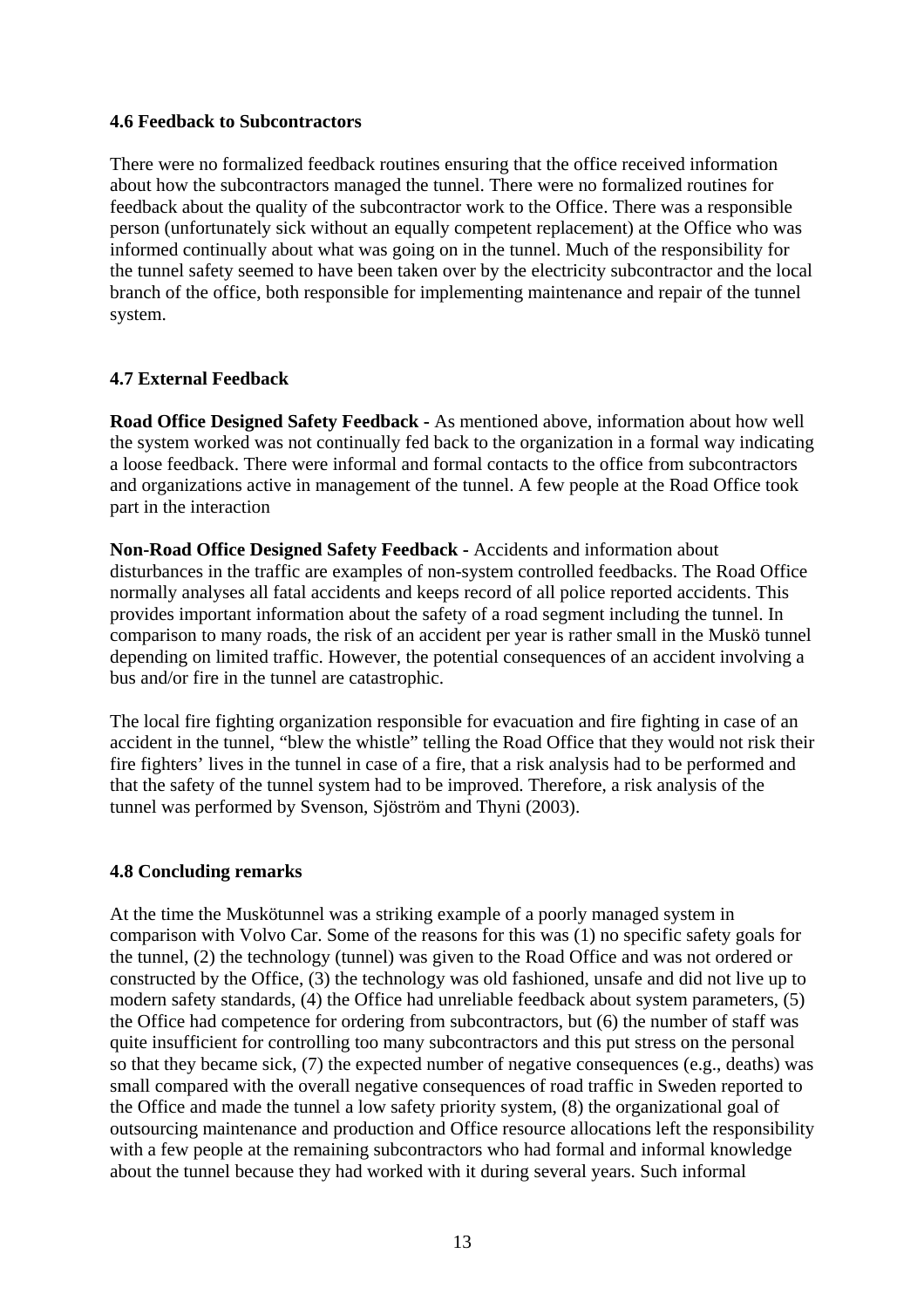knowledge is of great value form a safety perspective, but it is likely to be ignored or difficult to defend in economic bids by new subcontractors who wish to enter the market.

### **5. An Organizational Perspective on Safety Management**

In the following, we shall return to a theoretical perspective and select the organization as focus of our account. The present study should apply to Nordic conditions and management in Sweden and the Nordic societies. It should be noted that there is an abundance of material in the organizational and safety culture literature referring to organizations in USA and in the UK. However, many of the findings of those studies are not directly relevant in a Swedish context.

One main difference between Sweden and USA/UK concerns the laws protecting the employee against unfair treatment by the employer. To exemplify, in the USA an employer can fire an employee in a manner that would be impossible in Sweden of 2002. In Sweden, the employer would have to present good reasons to let off an employee and most of the time a union is involved protecting the employed and checking out that the laws are followed. Less hierarchical organizations with more power at the lower echelons can facilitate negative feedback in the form of, e.g., "whistle blowers".

### **5.1 A Swedish perspective: Safety Management with Relevance for the Nuclear Power Industry**

**Modelling the concept of safety management -** Safety is of great importance to risk technologies. Previous Swedish studies concerning safety have often had their focus on quite specific activities or areas (e.g., operators, maintenance personnel, organizations). A study of safety on a more *general* level (e.g., the interaction between different organizations and their relevance for safety at large) may fall short because of its relatively greater complexity, which in turn makes it difficult to use the results directly for concrete safety improvements without further considerations. If safety thinking is something that should be integrated in every managerial activity it may result in an established policy of safety management that will have repercussions on other managerial activities.

In a bottom-up perspective, the efficacy with respect to safety of the prevailing management policy could be traced back from the consequences of specific activities up to the management of those activities. In a top-down perspective, the effects of an adopted safety policy can be followed through several stages, for example: objectives, planning, orders, implementations, benchmarking, feedback etc. Thus, the study of safety management may be a way of moving safety research to a more general level.

Studies of safety management in the Swedish nuclear power safety area are quite few to the best of the present authors' knowledge. The U.S. Department of Energy (DoE) recently paid attention to so called *Integrated Safety Management* (ISM) and implemented it in most of its offices (DoE, 2000). DoE's policy for *safety management* (DoE, 1996) follows 7 so called *guiding principles* and 5 so called *Core Functions* (how the actions shall be carried out). According to this approach safety management should be integrated in the activities as a whole (see Table 1 for details).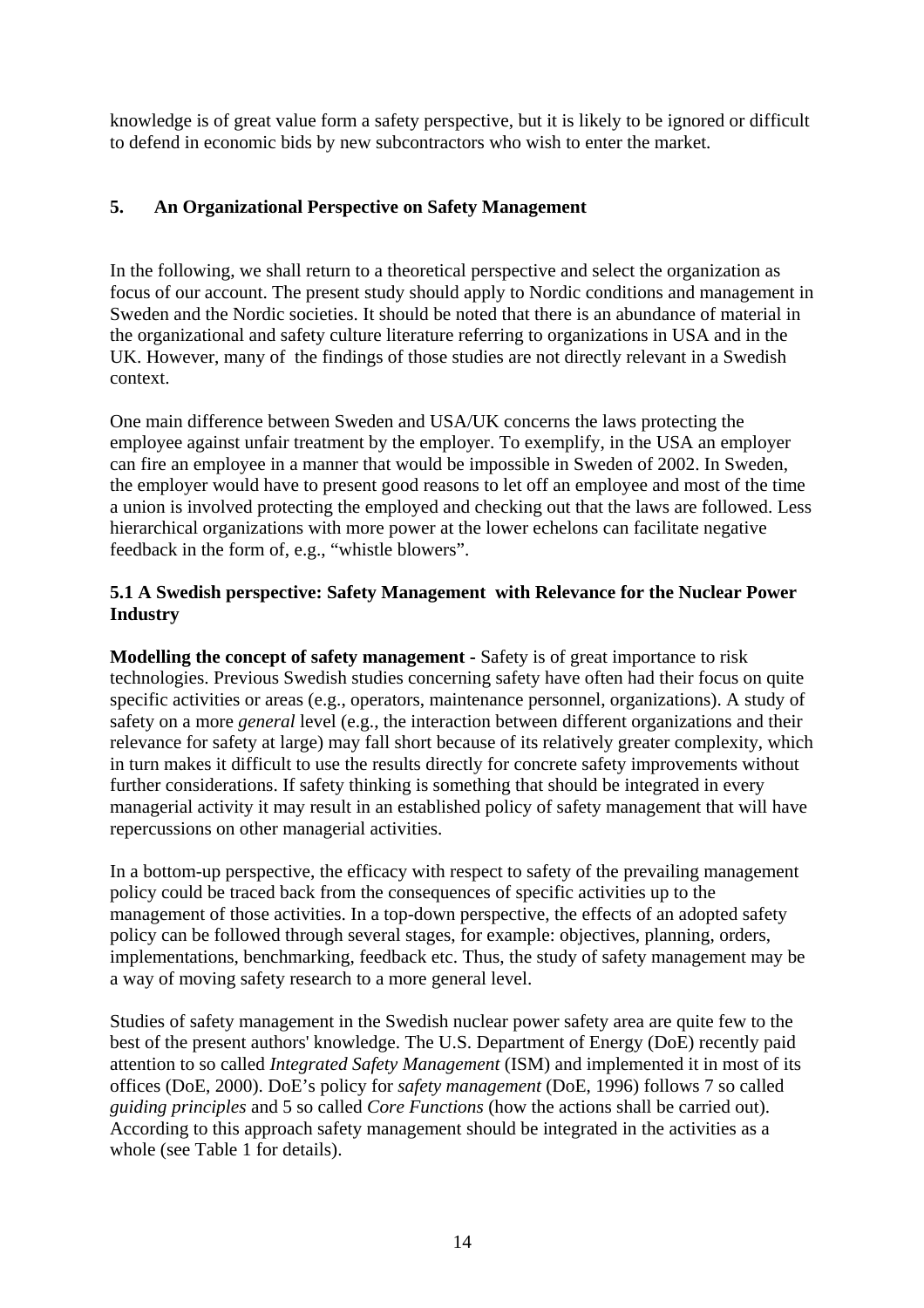But what is in fact safety management? In nuclear operations we are quite familiar with the concept of safety. Even if the definitions of the safety concept differ between contexts, there is an assumption of a mutual understanding between the regulator and licensee that safety is a most important issue. All nuclear power activities are assumed to be carried out using safe operations. Management, on the other hand, is a less welldefined concept (perhaps not if we ask the managers). On one hand, management has to do with all operations carried out in a plant. In this sense the concept has to do with "how to handle" or "how to cope" with different situations and demands. This definition applies to all personnel at the plant, and the technical measures applied.

A more traditional view is that the managers or the managerial staff carries out management. From this point of view some argue that management is made up by two components: (I) organizational skill, and (II) entrepreneurial sense. The first component includes principles and techniques of management such as the ability to delegate. The second component includes principles such as recognizing and making use of opportunities, predicting market needs and trends, achieving one's goals by sustained drive, skilful negotiation, and articulate advocacy (Dictionary of business, 1996). In the safety management context, some of the terms above, such as "market", can be changed to or complemented with "safety". Management is often (traditionally) described on different levels of management (see Figure 2).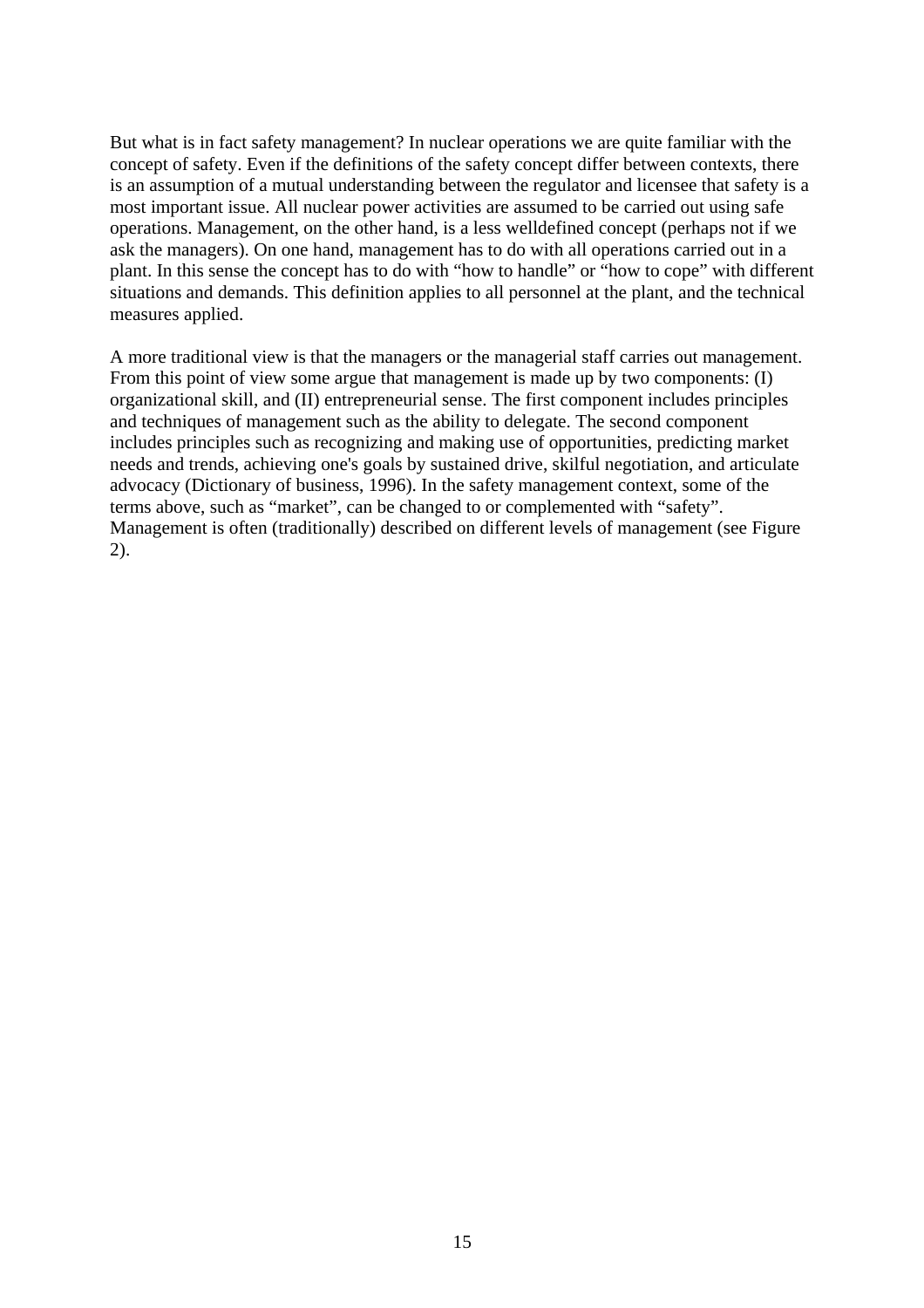#### Table 1 DOE principles for safety management.

#### **7 Guiding Principles**

#### 1. *Line Management Responsibility for Safety*

 Line management is directly responsible for the protection of the public, the workers, and the environment. As a complement to line management, the Department's Office of Environment, Safety and Health provides safety policy, enforcement, and independent oversight functions.

#### 2. *Clear Roles and Responsibilities*

 Clear and unambiguous lines of authority and responsibility for ensuring safety shall be established and maintained at all organized levels within the Department and its contractors.

#### 3. *Competence Commensurate with Responsibilities*

 Personnel shall possess the experience, knowledge, skills, and abilities that are necessary to discharge their responsibilities.

#### 4. *Balanced Priorities*

 Resources shall be effectively allocated to address safety, programmatic, and operational considerations. Protecting the public, the workers, and the environment shall be a priority whenever activities are planned and performed.

#### 5. *Identification of Safety Standards and Requirements*

 Before work is performed, the associated hazards shall be evaluated and an agreed-upon set of safety standards and requirements shall be established which, if properly implemented, will provide adequate assurance that the public, the workers, and the environment are protected from adverse consequences.

#### 6. *Hazard Controls Tailored to Work Being Performed*

 Administrative and engineering controls to prevent and mitigate hazards shall be tailored to the work being performed and associated hazards.

#### 7. *Operations Authorization*

 The conditions and requirements to be satisfied for operations to be initiated and conducted shall be clearly established and agreed-upon.

#### **5 Core Functions**

#### 1. *Define the Scope of Work*

 Missions are translated into work, expectations are set, tasks are identified and prioritized, and resources are allocated.

#### 2. *Analyze the Hazards*

Hazards are associated with the work identified, analyzed, and categorized.

#### 3. *Develop and Implement Hazard Controls*

 Applicable standards and requirements are identified and agreed-upon, controls to prevent/mitigate hazards are identified, the safety envelope is established, and controls are implemented.

4. *Perform Work Within Controls*  Readiness is confirmed and work is performed safely.

5. *Provide Feedback and Continuous Improvement*  Feedback information on the adequacy of controls is gathered, opportunities for improving the definition and planning of work are identified and

 implemented, line and independent oversight is conducted, and, if necessary, regulatory enforcement actions occur.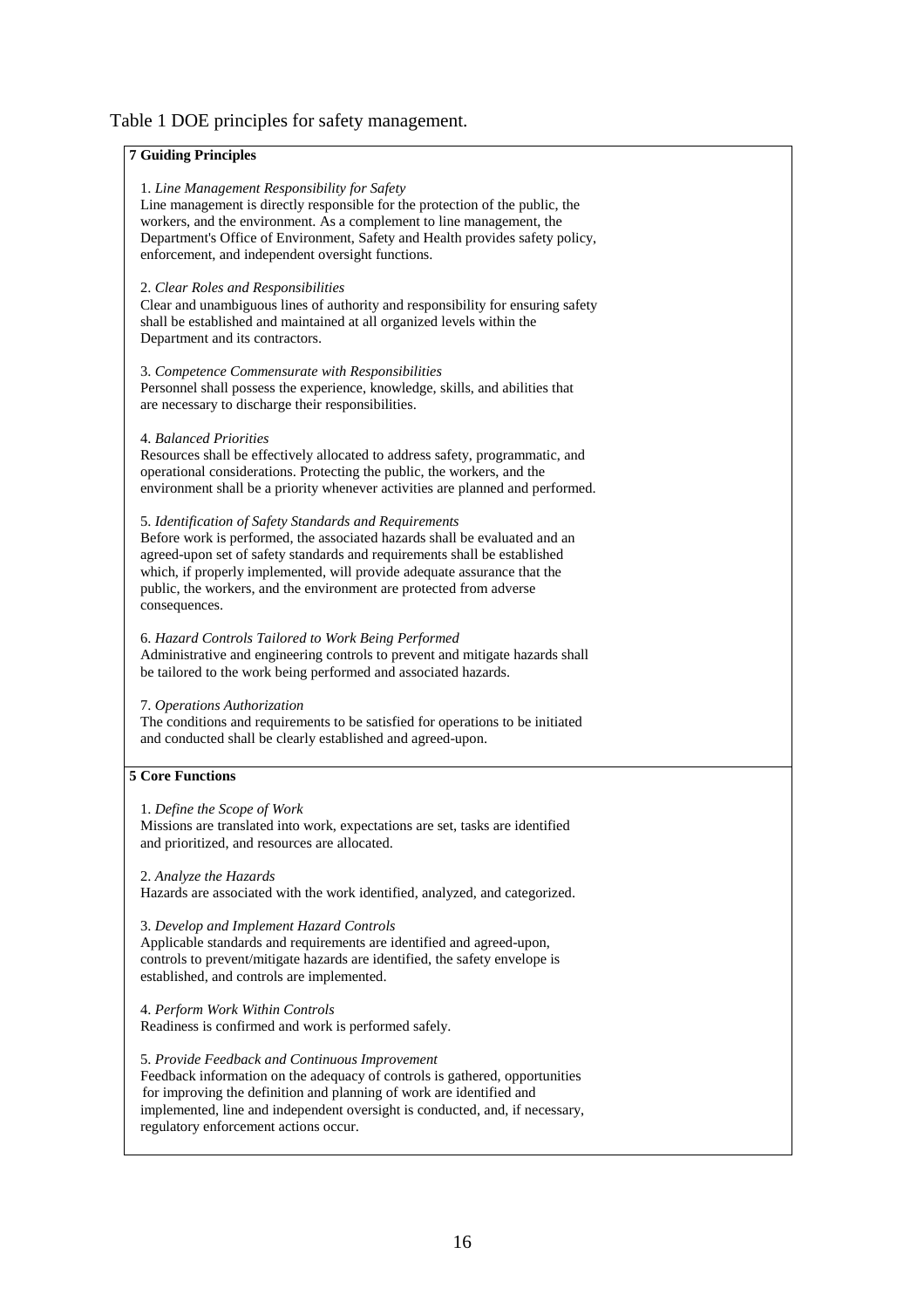

**Figure 2.** The figure shows a schematic example of how management can de described on different levels (top-, middle-, line/staff-management). The black arrows symbolize how information such as decisions, orders, or policies, are communicated, manifested, and delegated downward from higher to lower levels of management. The black arrows symbolize the feedback flow backward to higher levels

One could argue that such views as the above might indicate different managerial foundations within an organization, one related to technological/engineering management and one related to economic management. On the other hand, one could also argue that it is an absolute necessity to have shared or common views on the management of safety, whatever economical or technical.

**Safety management can be modeled in different domains in the organization -** A concept is partly defined in relation to the context where it is applied. In this section we are attempting to model safety management in relation to traditional concepts of organization, including a selection of other related concepts such as *organizational learning*, *organizational and safety culture*, *organizational and environmental change*, *and management control systems*.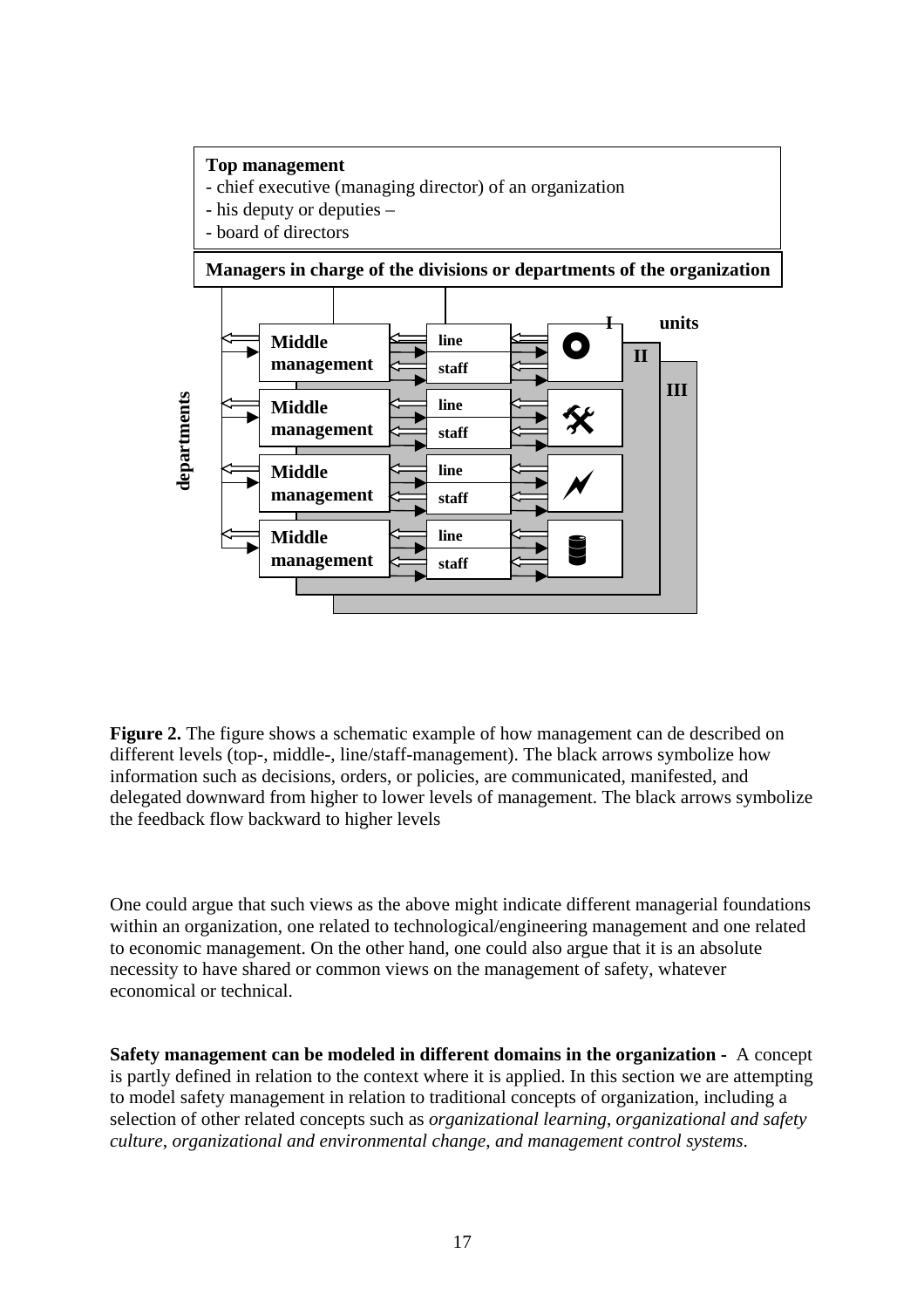**The conditions for safety management are not static** *-* Demands on safety can rise rapidly from various causes, not only following incidents. Structural changes in an organization, changes in safety rules and policies, changing demands from society are such examples. The flexibility of the organization is important here.

Some authors argue that one prerequisite for successful safety management is the organizations ability to adapt to a changing environment. Organizations that are unable to reengineer or adapt themselves to shifting demands and situations will failure (Kloot, 1997, see review in Salo & Svenson, 2002, pp. 28-37). There is often an intrinsic resistance to change the operating paradigm in organizations (Levinthal, 1991; Miller, 1993; Hames, 1994, reviewed in Kloot, 1997; Salo & Svenson, 2002). Organizations should be designed to ensure that the organization adapts to changes in its environment (Lowe, 1971, reviewed in Kloot, 1997; Salo & Svenson, 2002).

One important key to organizational change is the organization's ability to learn. According to Argyris (e.g., 1999) and Senge (1990) *organizational learning* is often recognized as an organizationaladjustment to environmental change. Organizational learning is viewed as a process whereby members of the organization respond to changes in the internal and external environments of the organization by detecting errors that they then correct so as to maintain the central features of the organization. Change follows error detection and a questioning of underlying policies and goals as in "generative-" or so called "double loop-learning" (Argyris, 1977; Kloot, 1997; Salo & Svenson, 2002). Psychological processes are important here. Organizational learning is then a fundamental shift or movement of mind, enabling the environment to be perceived differently and to see the organization actions as creating problems and solutions (Senge, 1990 reviewed in Kloot, 1997; Salo & Svenson, 2002). One way of modelling safety management is to put it in relation to what extent it will facilitate learning about safety in organizations.

In nuclear power plants, safety management could for example actively encourage not only individual workers and organizations to engage in activities to promote learning, but also incorporate a self-criticism that incorporates mechanisms of learning in the management itself. Various technical and organizational innovations can also be utilized to achieve this purpose, as for example, improved feedback systems for reporting incidents.

**Management control systems for safety -** But which are the means to achieve successful safety management? One answer to this is high quality management control systems. As with several safety related concepts, management control systems are viewed differently, either as a concept covering a control function beside other functions, or as a concept that must be treated in a holistic manner. For example, in Anthony's (1965, reviewed in Kloot, 1997; Salo & Svenson, 2002) hierarchy of planning and control, strategic planning, management control, and operational control are viewed as separate entities, all taking place at different levels and at different points of time along the process (see Figure 3).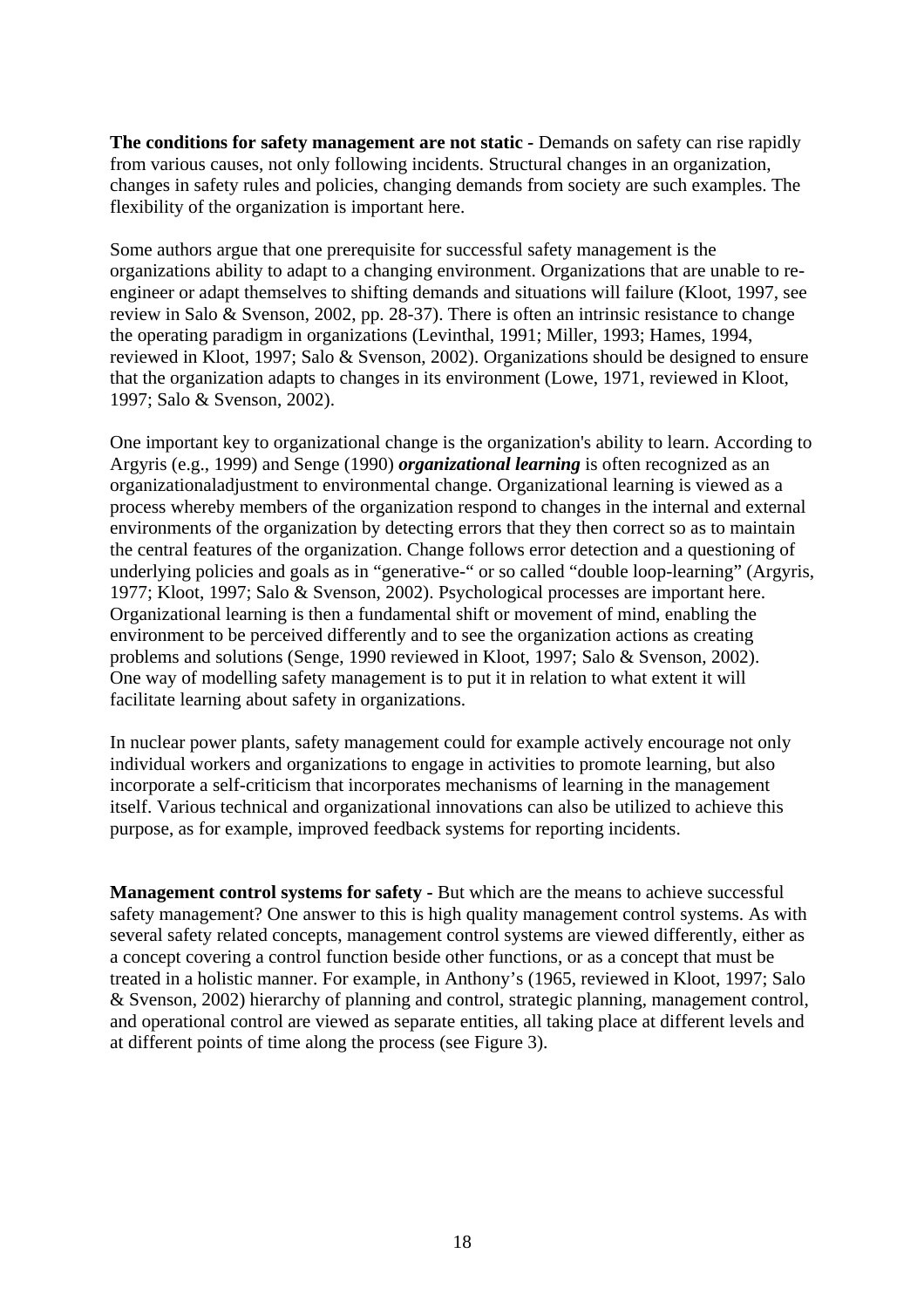

**Figure 3.** Hierarchy of planning and control according to Anthony (1965).

A more holistic approach was chosen by Lowe (1970, 1971, reviewed in Kloot 1997; Salo & Svenson, 2002) who describes management control as

*a system of organizational information seeking and gathering, accountability and feedback designed to ensure that the enterprise adapts to changes in its substantive environment and that the work behaviour of its employees is measured by reference to a set of operational subgoals (which conform to overall objectives) so that the discrepancy between the two can be reconciled and corrected for* 

Models of the former type may be appropriate for control during stabile conditions, but not during change, while models of the later type seems more suited to an ever changing world.

Different types and amounts of organizational learning may result from different management control systems. Both are concerned with adapting or changing an organization so it fit into its environment (Kloot 1997; Salo & Svenson, 2002).

Some authors (e.g., Argyris, 1990; Dent, 1990; Kloot 1997; Salo & Svenson, 2002) argue that management control systems can both promote or impede the possibilities for generative learning. The clarity and comfort experienced with such systems can fool you to reinforce conservative rationales (they are sometimes designed to do so) that in turn will inhibit change. On the other hand, the control systems can be designed to open up new possibilities and creating new images of the organization and the way it interacts with its environment. Therefore, in the area of nuclear power as in other activities it is essential to know the advantages and possible pitfalls of improvements of old systems and in design of new control systems. When organizations restructure, for example, from a hierarchical (vertical) to a flat (horizontal) organizational structure it is important to reevaluate the control system and take necessary steps to adapt it to the new organization. This may require a development of a completely new control system. Of course, one should take advantage of opportunities, of whatever kind, to design or improve management control systems so they can cope with changes in a positive way and promote generative learning in the organization.

The following management control system characteristics are required for generative or double loop learning (Kloot, 1997; in Salo & Svenson, 2002): (a) appropriate accounting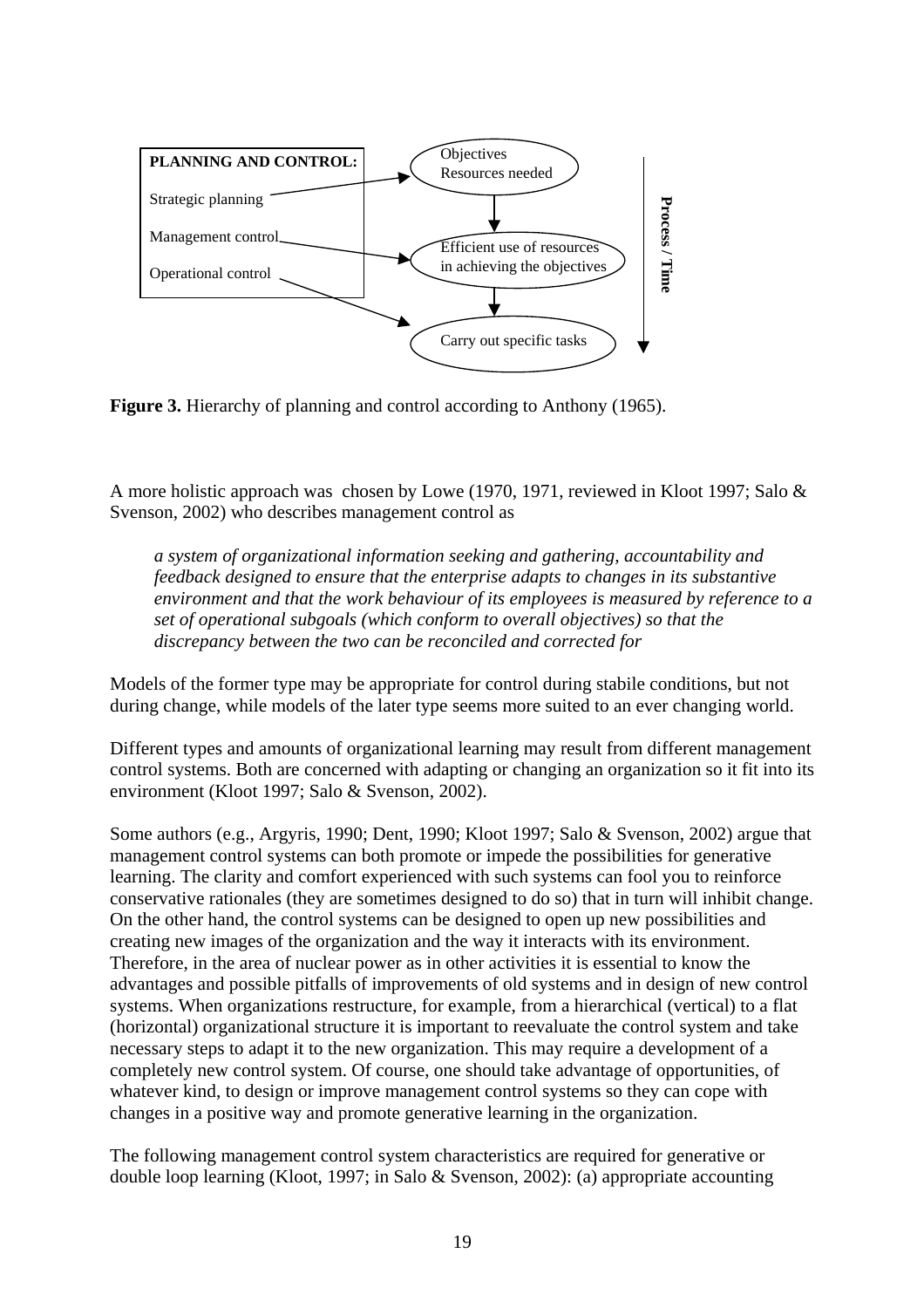information; (b) performance measurement systems; (c) true participative decision making: (d) strategic planning; and (e) high quality emphasis.

Finally, the management control system is a mirror of the management ideals of the organization. The features are of such ideals become materialized in various ways in the organization. When a person is new in an organization, it does not take a long time for him or her to identify these features, and when identified they are used as an image for categorization of the organization as one of that type or one of another. The image of the organization is in turn closely related to the climate at work, to efficacy, and perhaps also to safety.

It is clear that individuals or organizations not only learn from themselves but also from each other. It is therefore obvious that knowledge transfer between individuals and organizations is an important issue in learning. In the process of knowledge transfer one unit is affected by the experience of another (Argote & Epple, 1990; Huber, 1991; Lewitt & March, 1988; Argote et al., 2000; Salo & Svenson, 2002).

**Organizational and safety culture vs. safety management: who carries whom?** - One popular concept used as one indicator of safe operations is *safety culture*. There are several definitions found in the literature, as the two examples below related to the nuclear poere field:

*"Safety culture is that assembly of characteristics and attitudes in organizations and individuals which establishes that, as an overriding priority, nuclear plant safety issues receive the attention warranted by their significance."* (INSAG-4 [3])

or

*"Safety culture refers to the characteristics of the work environment, such as the norms, rules, and common understandings, that influence plant personnel's perceptions of the importance that the organization places on safety. It includes the degree to which a critical, questioning attitude exists that is directed toward plant improvement."* (Jacobs & Haber, 1994)

But let us go one step beyond this seemingly artefactual façade and take a closer look at the concept of safety culture. According to the safety culture concept it seems as if people in the same culture have both ideas and behavior in common (Kopelman et al., 1990; Druckman et al., 1997; Salo & Svenson, 2002). New management principles and the difference in performance they produce can be said to constitute a change of culture. Culture can be identified at both the hypothetical construct level and at observable levels (i.e., Ott, 1989; Rosseau, 1990; Hunt, 1991, reviewed in Druckman et al., 1997, ch. 3; Salo & Svenson, 2002, p. 6). Schein (1992), illustrates culture as existing at three different awareness levels with subsequently lowered levels of appearance: (1) *artifacts*, that are visual organizational structures and processes; (2) *espoused values*, that are strategies, goals and philosophies expressed by managers and other members of the organizational culture; and (3) *basic underlying assumptions*, the unconscious and taken-for-granted beliefs, perceptions, thoughts, and feelings. The basic underlying assumptions can be considered as primary origins for values and action.

In one sense it may be possible to view safety management as a "carrier of safety culture". For example, if management identifies the prevailing culture as related to safe operations and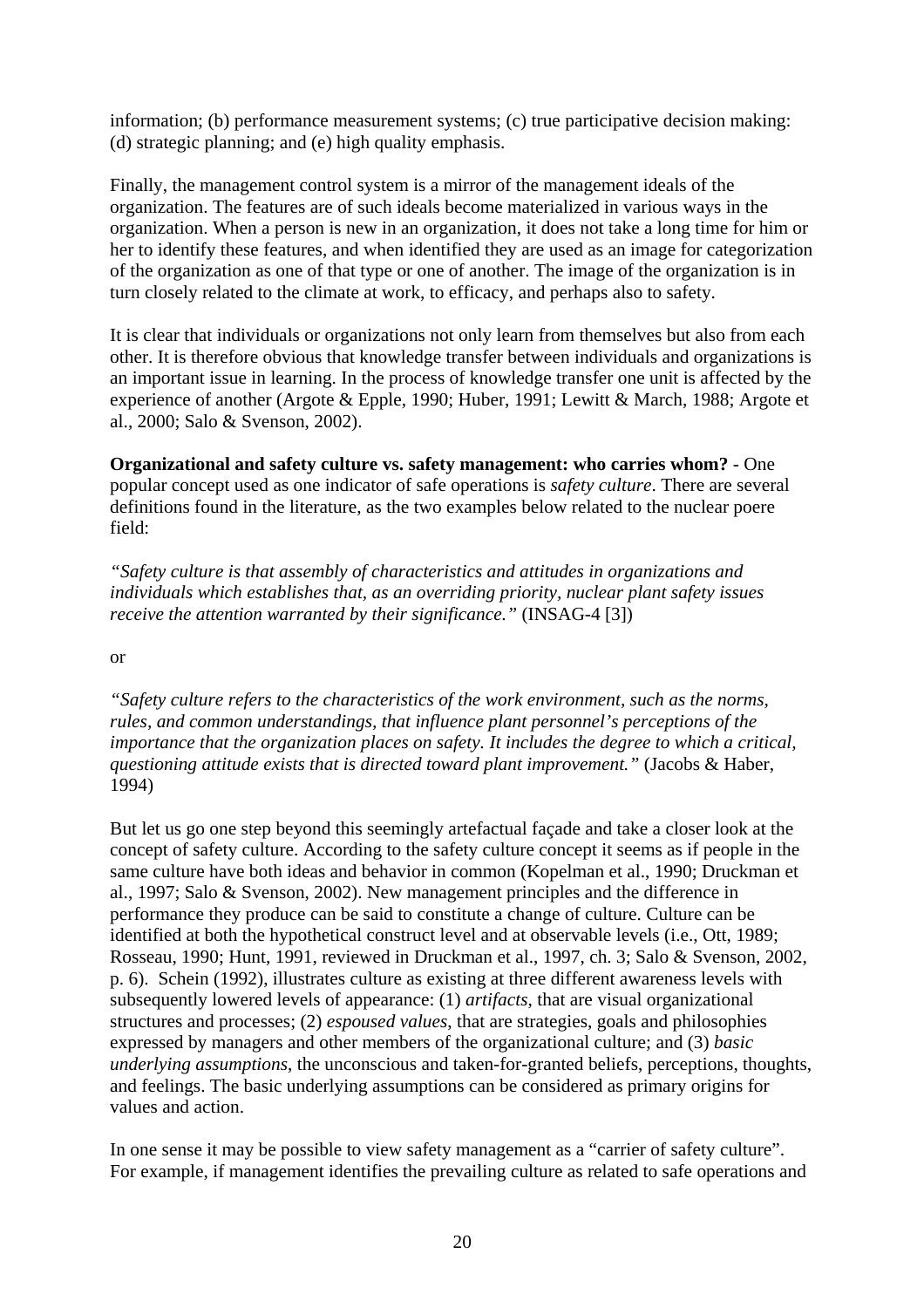actively supports the development of a safety culture. But the opposite relation, that safety management is viewed as one of many possible aspects of the safety culture, may also be true.

In one attempt to answer the question "can culture be viewed as the manager or the managed", it can, from one perspective, be claimed that culture manages the cultural uncertainties and create order in the social world. This includes shared identity and commitment among the members of the organization over time. Culture creates continuity (Trice and Beyer, 1993, reviewed in Druckman et al., 1997, ch. 3; Salo & Svenson, 2002, p. 6). But also more negative aspects, such as ethnocentrism and polarization (we-them) can be fostered by the culture (Druckman, 1994; Druckman et al., 1997; Salo & Svenson).

From another perspective, culture can also be considered as created during a complex process of learning among groups of people (e.g., Schein, 1992). There are two major problems for learning. First, survival, growth and adaptation in the environment, and second, internal integration that allow groups to adapt and function. Culture is formed along with peoples strive for stability, consistency, and meaning. Learning can occur on both a behavioral and a more abstract-level.

Salo and Svenson (2002) presented a selective review of organizational culture and safety culture. There, were no claims were made concerning which view of the concepts that is the most appropriate. As with concepts in general their meanings are constructed and reconstructed in different contexts and times.

**Epilogue on organizational and system concepts -** For safety reasons, is important to model safety management from a systems point of view. From a nuclear safety perspective, safe operations are usually described according to the technological system structures and/or system components existing in the particular industry where the safe operations in question shall be carried out. This approach is fundamental for several reasons. For example, in ideal systems a systems perspective allows identification of deviations from a steady state related to known safety standards of different subsystems and/or components of the systems, through feedback channels, giving opportunity to a prerequisite of countermeasures to correct the deviation. From this perspective it is also possible to trace and identify consequences to various alerts, both individual human, organizational and/or technological. By applying a system approach we can link different measurable units of consequences to actions.

At this time we have not fully integrated the traditional organizational concepts into a fullblown systems perspective. But, there is a striking similarity between traditional organizational concepts and system theoretical concepts that is not incidental. For example, an organization can be described as a living suprasystem. It sometimes includes different subsystems, both living and/or non living (individuals, departments, units, technology, etc). The organization as a system, as we have seen above, is not a stable entity. It is affected by various forces that move the organization-system away from a steady state (change). So, it has to be controlled by various means in order to maintain a defined stable state or to adapt to changing demands (management control systems, learning, adaptation, etc).

When we are dealing with safety, and particularly nuclear safety, communications between the different actors (e.g., industry, regulator, subcontractors, etc) are of fundamental importance. The different actors often have quite different secondary purposes (if we agree about safety as the primary purpose) as a foundation for their activities, and we often find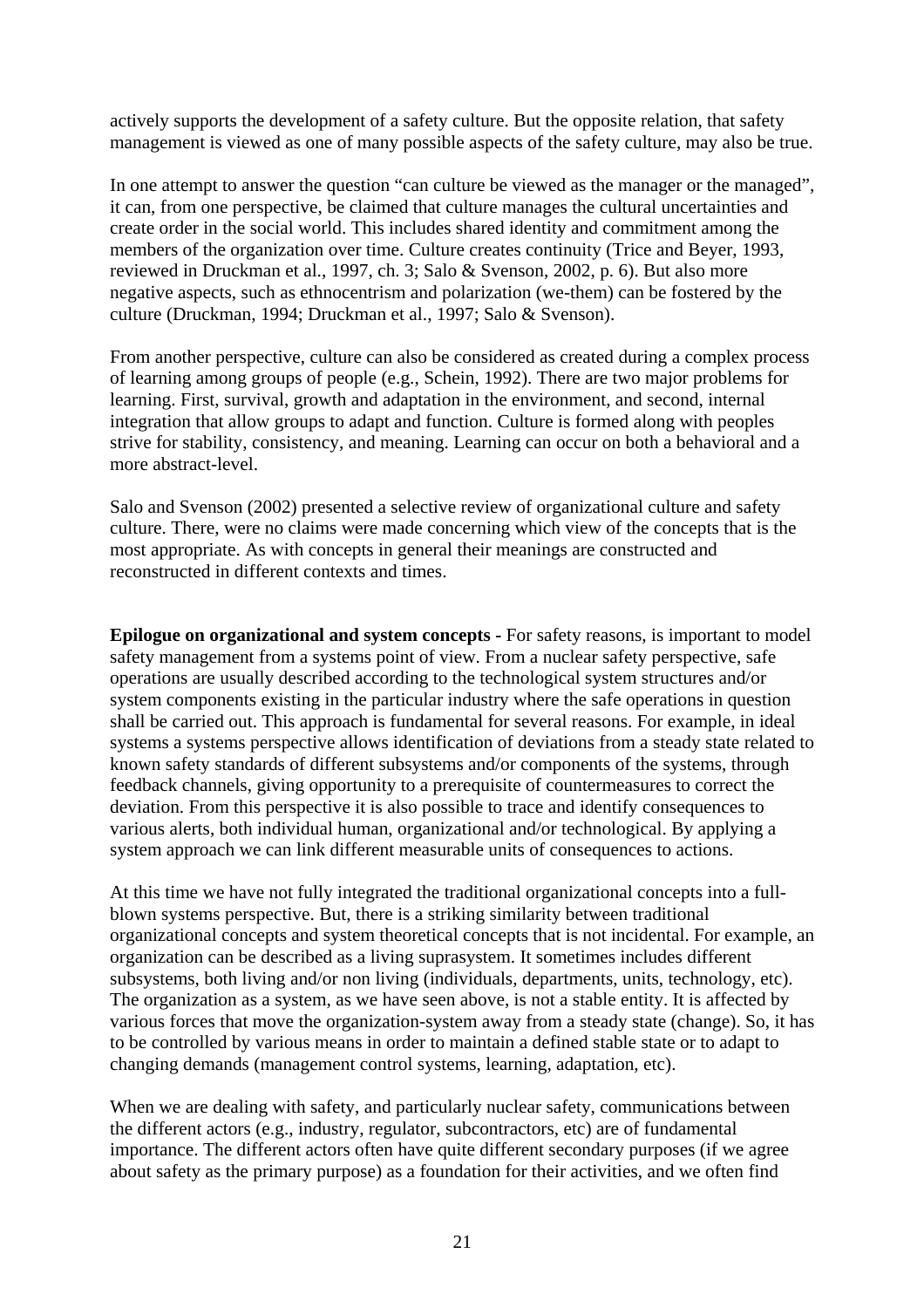differences between sublevels within an organization. In nuclear activities the frame of reference for safe operations is mainly technical and, hence, traditionally oriented toward a system perspective. If we adopt the system approach we have the opportunity of utilizing the least common denominator, namely concepts for communication known among different actors on different levels concerned with nuclear power plants.

#### **6. Remarks**

The case studies in this report were presented in a systems perspective with emphasis on information feedback about the risks of the systems. The first case study illustrated a high level of safety management, while the second case study shows many weaknesses of the safety management process. Some differences in safety management between the case studies were noted. The organizational perspective on management in the last section focused on a central area of safety management. To conclude, further studies are needed both (1) to further develop a frame of reference for describing safety management across industries and activities including organizational aspects and (2) to collect data from different industries and activities, which can illustrate high quality and perhaps poor safety management and how safety management can be improved. The results from these studies will be of value in the choice of strategies to strengthen and/or improve safety management in the nuclear power industry and its regulators as well as in other industries and activities with their corresponding regulators.

#### **7. References**

Argote, L., & Epple, D. (1990). Learning curves in manufacturing. Science, February 23, 247, 920-924.

Argote, L., Ingram, P., Levine, M. L., & Moreland, R. L. (2000). Knowledge transfer in organizations: learning from the experience from others. Organizational Behavior and Human Decision Processes, vol 82, no 1, 1-8.

Argyris, C. (1977). Double loop learning in organizations. Harward Business Review, Sept-Oct, 59-72.

Argyris, C. (1999). On organizational learning, 2<sup>nd</sup> ed. Blackwell Publishers Inc, Malden, MA, USA.

Bloomsbury Thesaurus (1997), Bloomsbury, England.

Dictionary of business (1996), Oxford: Oxford University Press and Market House Books.

Druckman, D. (1994). Nationalism, patriotism, and group loyalty: A social-psychological perspective. Mershon International Studies Review, 38, 43-68.

Druckman, D., Singer, J. E., & Van Cott, H. (1997). Enhancing organizational performance. Washington, D.C.: National Academy Press.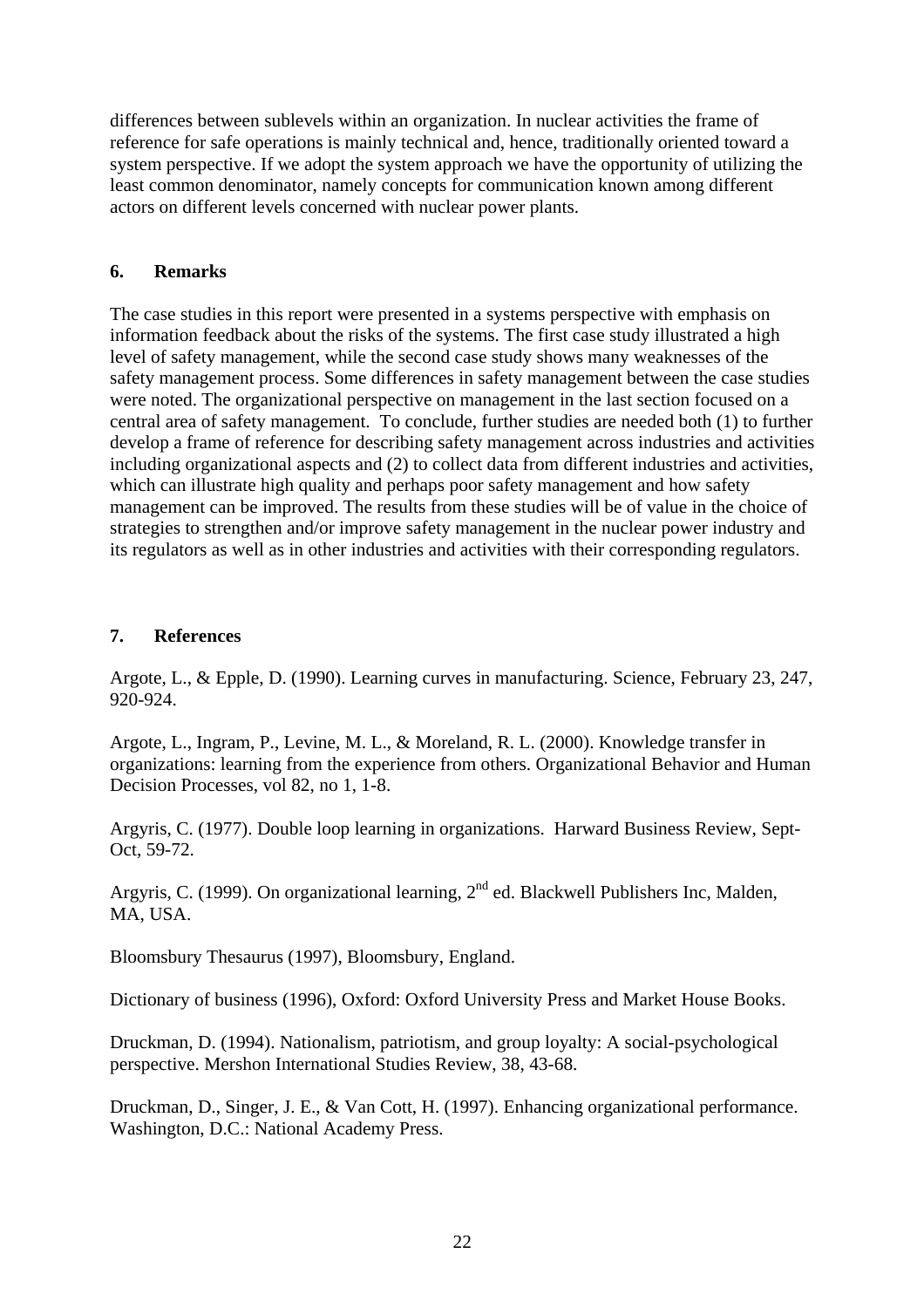Durbin, N, & Melber, B. (2002) Alternative regulatory strategies: Commercial nuclear power discussions of issues and comments*.* Unpublished (Stockholm: SKI 14.13 Dnr 011133 January 28, 2002).

Hames, R. D. (1994). The management myth. Sydney: Business and Professional Publishing.

Huber, G. P. (1991). Organizational learning: the contributing processes and the literatures. Organization Science, 2, 88-115.

Internationa Nuclear Safety Advisory Goup, (1988). Basic Safety Principles for Nuclear Power Plants, Safety Series No. 75-INSAG-3, IAEA, Vienna (1988).

Internationa Nuclear Safety Advisory Goup, (1991). Safety Culture, Safety Series No. 75- INSAG-4, IAEA, Vienna (1991).

Jacobs, R., & Haber, S. (1994). Organizational processes and nuclear power plant safety. Reliability Engineering and System Safety, 45, 75-83.

Kloot, L. (1997). Organizational learning and management control systems: responding to environmental change. Management Accounting Research, 8, 47-73.

Kopelman, R. E., Brief, A. P., & Guzzo, R. A. (1990). The role of climate and culture in productivity. In B. Schneider (Ed.), Organizational climate and culture, pp. 282-318. San Francisco: Jossey-Bass.

Larsen, L. S. (1975) Systems technology in support of road safety legislation. Road Safety Symposium, Cape Town, September 8- 10 1975.

Lewinthal, D. A. (1991). Organizational adaption and environmental selection – interrelated processes of change. Organizational Science, 2, 140-145.

Lewitt, B., & March, J. G. (1988). Organizational learning. Annual Review of Sociology, 14, 319-340.

Lowe, E. A. (1971). The idea of a management control system. Journal of Management Studies, Feb, 1-12

Miller, D. (1993).The architecture of simplicity. Academy of Management Review, 8, 116- 138.

Salo, I., Svenson, O. (2002). Organizational and safety culture: a selective review.

Senge, P. (1990). The fifth discipline. Sydney: Random House.

Svenson, O. (1984) Managing the risks of the automobile: A study of a Swedish car manufacturer. Managent Science, 30, 486 –502.

Svenson, O., Sjöström, P. & Thyni, G. (2003) Risk management of a human technology system: A dangerous road traffic tunnel. Submitted for publication.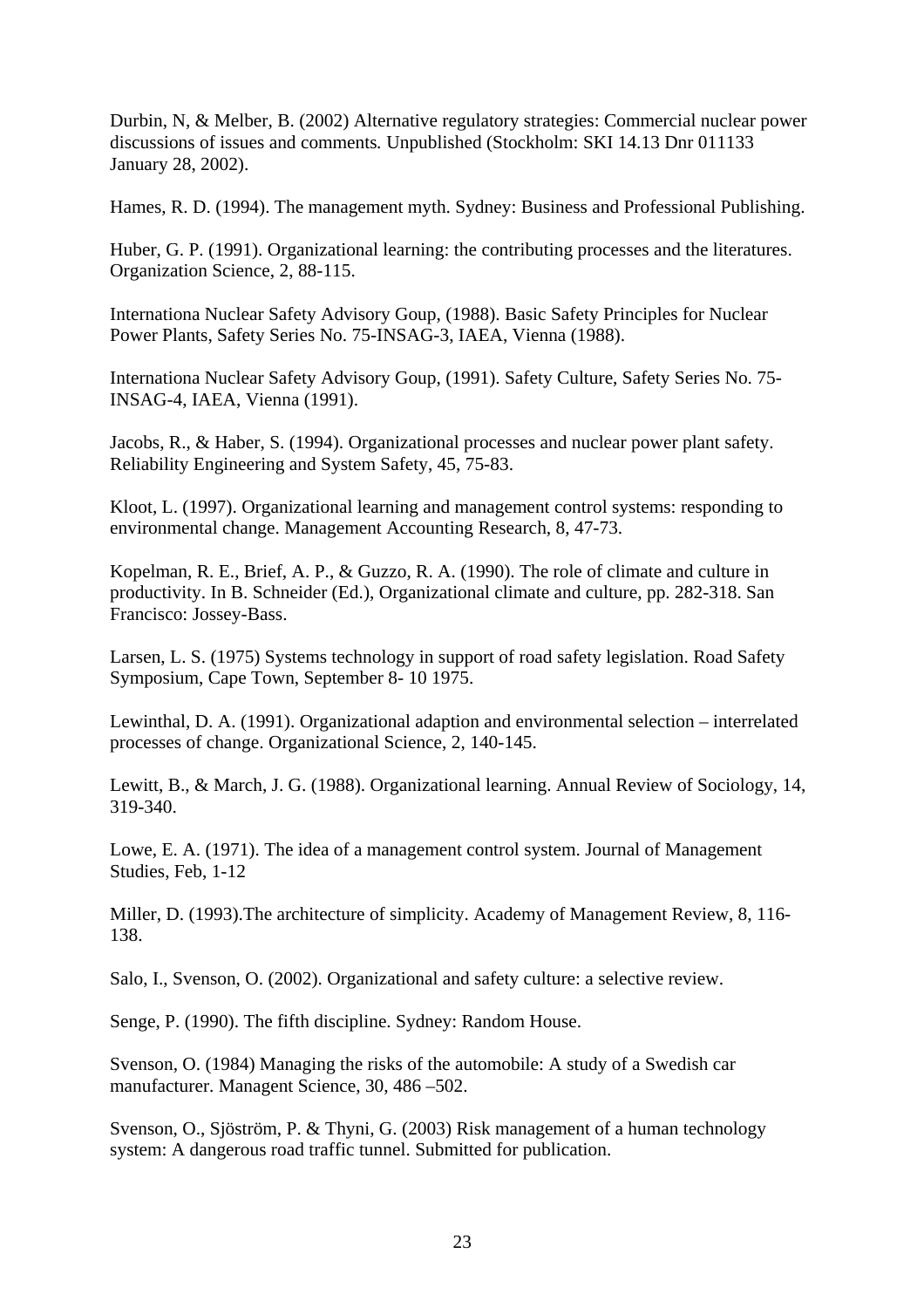Trice, H. M., & Beyer, J. M. (1993). The cultures of work organizations. Englewood Cliffs, NJ: Prentice-Hall.

U.S. Department of Energy (2000) Integrated Safety Management (ISM) Implementation, Memorandum for the deputy secretary, Washington, DC 20585, October 4 2000.

U.S. Department of Energy (1996) Safety management system policy, POLICY DOE P 450.4, 10-15-96.